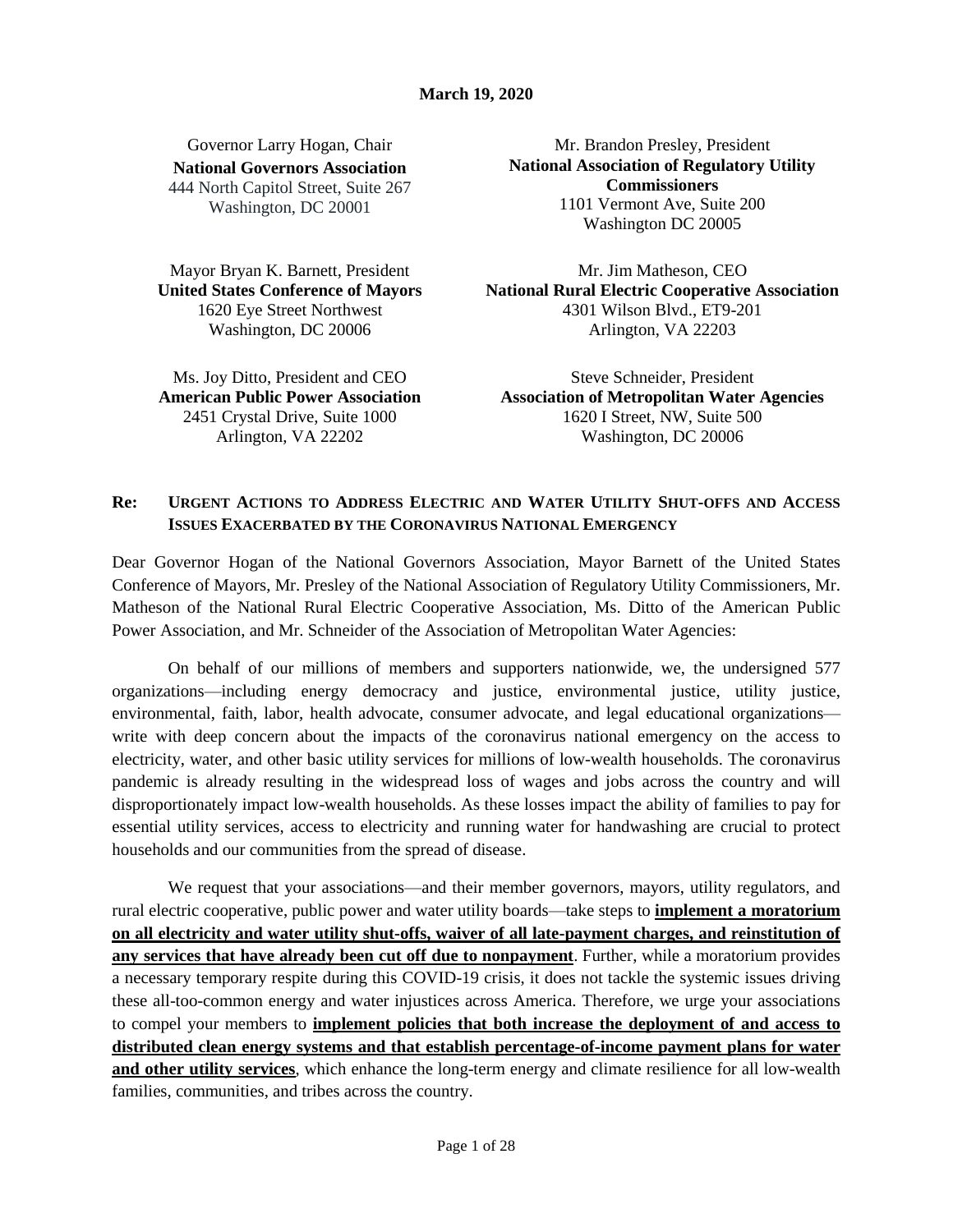The global COVID-19 emergency has impacted and will continue to impact the economy—and in particular, will disproportionately harm low-wealth families, especially in communities of color and American Indian and Alaska Native communities. Everyday businesses and services are increasingly closing to safeguard the public health, with only one-third of the workforce able to work remotely, according to the Bureau of Labor Statistics. As a result, millions of low-wage jobs—including retail and restaurant service workers, security guards, nurse aides, education aides, and janitorial workers—are at risk of being reduced or lost over the course of this national emergency.

As Congress works on passing relief bills to assure enhanced unemployment benefits and paid sick leave for some Americans, it is essential that state and city governments and utility regulators and boards also act to prevent low-wealth families from facing the threat of losing their essential electricity and water during this turbulent period. Families should never be put in the impossible position where they must choose between getting care for the coronavirus or other illness and sustaining access to their power and water services.

Unfortunately, that is a trade-off that is commonly made across America, and the coronavirus emergency exacerbates and highlights the urgency of these issues. A national survey found that the average water utility disconnected 5 percent of households for nonpayment in 2016, affecting an estimated 15 million Americans.<sup>1</sup> Moreover, in recent years, hundreds of thousands of American families have been forced to discontinue their service because of their inability to pay electricity bills, as utilities continue to raise rates and fixed fees.<sup>2</sup> The consequences of poverty are literally fatal; without electricity access, lives have been lost due to extreme heat and cold, as well as disconnection from life-saving devices like respirators and medicines requiring refrigeration. Moreover, the climate emergency has exacerbated the country's extreme weather conditions—through unprecedented wild fires, heat waves, and increased frequency and intensity of storms—that necessitate a greater demand in electricity for survival and a basic standard of living, most especially in American Indian and Alaska Native and rural regions. That is why we request that your organizations take the following actions in this coronavirus emergency.

*First, we request your associations call for an immediate moratorium on all electric and water utility shut-offs, waiver of late-payment charges, and reinstatement of disconnected service*. Less than half of all state governments, including Connecticut, Louisiana, Massachusetts, Mississippi, New Jersey, New York, Ohio, and Wisconsin, have ordered disconnection suspensions statewide on either electricity or water utilities and in some cases both. A handful of cities have followed suit. In addition, several investor-owned and public utility companies have voluntarily suspended service disconnections for nonpayment, including ConEdison, Dominion Energy, Duke Energy, Georgia Power, and Southern California Edison. However, many of the country's 3,300 private, public, and rural cooperative electric utilities have not suspended disconnections. Similarly, 100 municipal water providers have already issued orders prohibiting utility companies from shutting service off during the coronavirus emergency, but

 $\overline{a}$ 

<sup>1</sup> Food & Water Watch, *America's Secret Water Crisis,* October 2018, https://www.foodandwater watch.org/ insight/americas-secret-water-crisis.

<sup>2</sup> NAACP Environmental and Climate Justice Program, *Lights Out in the Cold: Reforming Utility Shut-Off Policies as if Human Rights Matter*, March 2017, [https://www.naacp.org/climate-justice-resources/lights-out-in-the](https://www.naacp.org/climate-justice-resources/lights-out-in-the-cold/)[cold/.](https://www.naacp.org/climate-justice-resources/lights-out-in-the-cold/)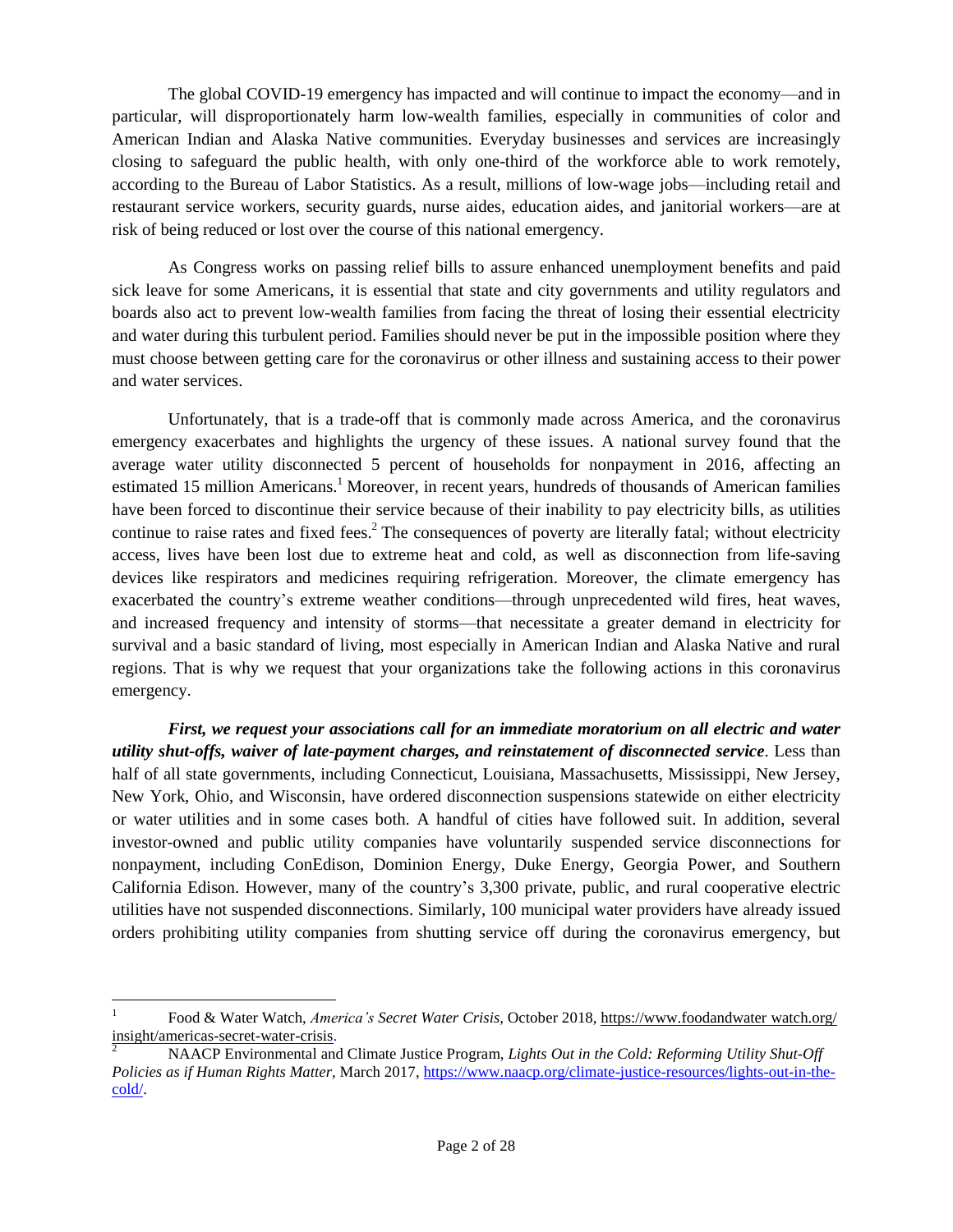many have yet to.<sup>3</sup> We ask you to urge your associations of governors, mayors, utility regulators, and rural electric cooperative and public power and water utility boards to immediately implement a blanket moratorium on electricity and water shut-offs, waiver of all late payment charges, and reinstitution of any disconnected services, as the proper response to the national emergency declared by President Trump last week.

*Second, we request your associations call for systemic policies to prevent electricity and water shut-offs in the long-term by increasing the deployment of distributed clean energy systems for all lowwealth and other communities across the country*. As detailed above, the immediate moratorium on utility shut-offs is a temporary band-aid for a far deeper energy and water justice crises facing low-wealth communities. In particular, the coronavirus outbreak has highlighted the reality that poverty, climateinduced weather events, and dependence on a centralized electric utility system that increases energy burdens on families to finance dirty energy plants is having fatal results. In addition to an immediate moratorium, we request an order addressing the deeper systemic issues that have led to the crisis of electricity shut-offs impacting the entire country. Specifically, we urge your members to commit to policies that transition communities to democratic and decentralized energy systems for a secure climate future—whereby low-wealth families are not beholden to utilities that continue to build more harmful and expensive fossil fuel plants and thwart efforts to establish cheap and clean distributed power systems. Distributed clean energy systems, especially rooftop and community solar, are vital to protecting families against these energy injustices. Community solar programs, for example, provide multiple community benefits in the form of energy cost savings, more predictable billing, local decision-making authority, and reliable jobs that pay family-sustaining wages and are unionized.<sup>4</sup> Moreover, distributed energy systems, particularly in the form of micro-grids and solar plus storage, greatly enhance community, tribal and climate resilience. They provide resilient power when the grid is down or when centralized energy access is truncated, as is occurring in this epidemic, and can recover faster in severe climate-induced weather events, decreasing community dependence on centralized fossil power.<sup>5</sup> Moreover, we urge your members to tackle our nation's water affordability crisis head-on by establishing percentage-of-income payment plans for water, sewer and stormwater bills, with arrearage forgiveness for low-income households. In light of the coronavirus emergency, now is the time for your member governors, mayors, utility regulators and boards to tackle the greater systemic issues underlying the threat of electricity and water service cut-offs.

Thank you for your consideration of this important request.<sup>6</sup>

 $\overline{a}$ 3 *See* Energy Policy Institute, *LIVE: Utilities that have and have not suspended disconnects amid COVID-19*, <https://www.energyandpolicy.org/utilities-disconnect-coronavirus/> (last updated March 18, 2020); Food & Water Watch, *Local/State Water Shutoff Moratia Amidst Coronavirus* (last updated March 18, 2020), https://docs.google.com/spreadsheets/d/153Ze6RRZ-ZZ9oVkaSErhVH GMv3Z4laQD s0GRO7UmYnQ /edit?usp=sharing.

<sup>4</sup> *See* J.Farrell, *Community Solar Power: Obstacles and Opportunities*, The New Rules Project (2010), [https://ilsr.org/wp-content/uploads/files/communitysolarpower2.pdf.](https://ilsr.org/wp-content/uploads/files/communitysolarpower2.pdf)

<sup>5</sup> *See* National Renewable Energy Laboratory, *Distributed Energy Planning for Climate Resilience* (2018), [https://www.nrel.gov/docs/fy18osti/71310.pdf.](https://www.nrel.gov/docs/fy18osti/71310.pdf)

<sup>6</sup> For any questions regarding this letter, please reach out to Jean Su at the Center for Biological Diversity [\(jsu@biologicaldiversity.org\)](mailto:jsu@biologicaldiversity.org) and Chandra Farley at the Partnership for Southern Equity [\(cfarley@psequity.org\)](mailto:cfarley@psequity.org).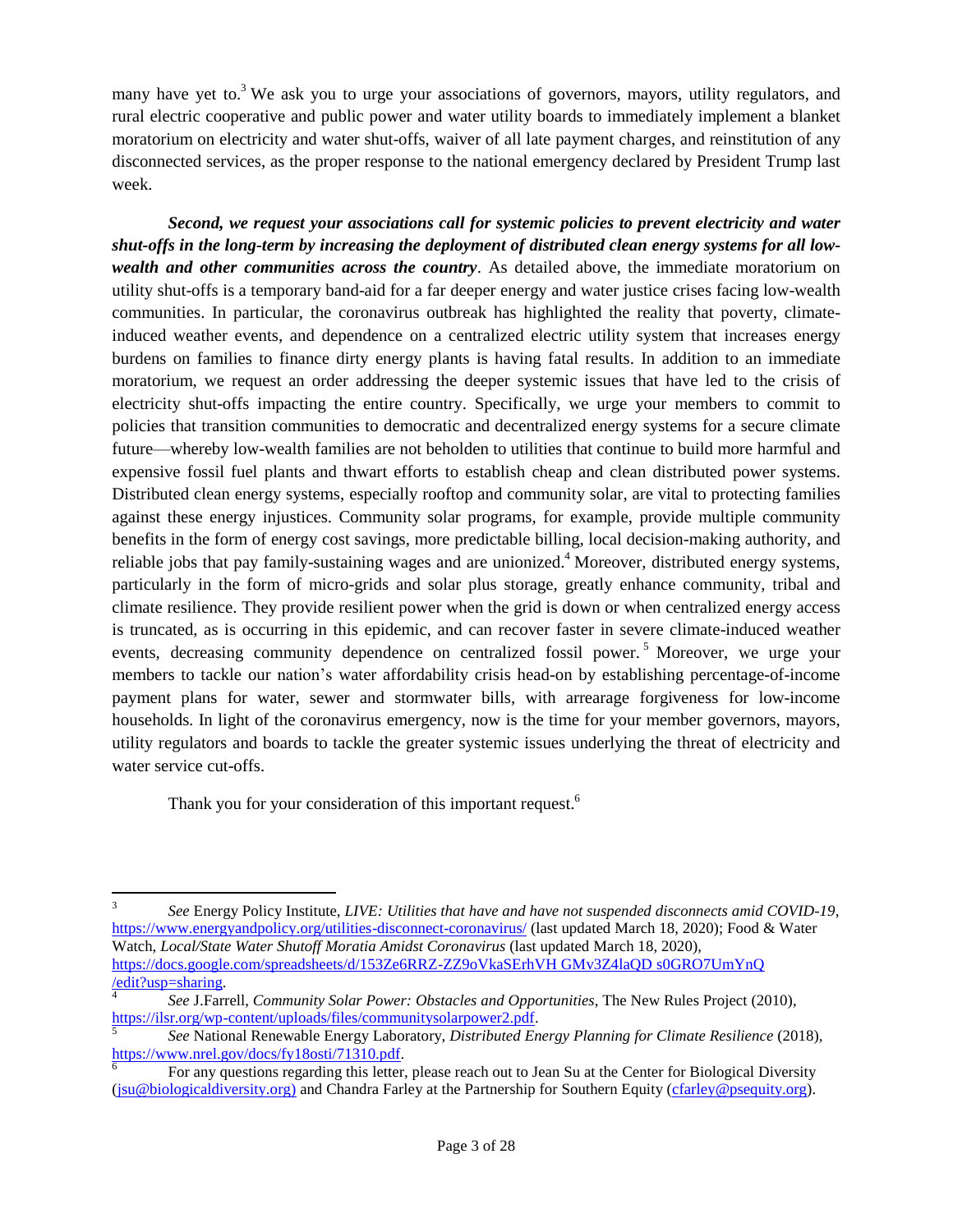Sincerely,

Jean Su *Director, Energy Justice Program* **CENTER FOR BIOLOGICAL DIVERSITY**

> Andrew Hudson *Founder* **198 METHODS**

Michael Alden Peck *Executive Director & Co-founder* **1WORKER1VOTE**

> Tamara Toles O'Laughlin *North America Director* **350.ORG**

> > Tom Thrasher *Director* **350 ATLANTA**

Patricia Hine *President* **350 EUGENE**

Pamela Kepford *President* **350 EVERETT**

Julie Kimmel *Co-Chair* **350 FAIRFAX**

Meryl-Kay Greer-Domina *Co-Chair* **350 KISHWAUKEE**

> Alice Stevens *Co-Founder* **350 LONG BEACH**

Natalie Pien *Chair* **350 LOUDOUN**

Ann Rosenkranz *Steering Committee* **350 MARTHA'S VINEYARD ISLAND**

Chandra Farley *Just Energy Director* **PARTNERSHIP FOR SOUTHERN EQUITY**

> Scott Murray *Co-Chair, Public Policy Team* **350 SAN DIEGO**

Emily Williams *Steering Committee Member* **350 SANTA BARBARA**

Emily Johnston *Communications Coordinator* **350 SEATTLE**

> Bradley Thompson *Board Member* **350 TACOMA**

Karen Bearden *Coordinator* **350 TRIANGLE**

Kari Aist *Representative of the Hub* **350 VENTURA COUNTY**

> Lori Lawrence *Organizer* **350 WICHITA**

Bobby Vaughn Jr. **A CALL TO ACTIONS**

Amy Boyd *Senior Attorney* **ACADIA CENTER**

Brittany Alston *Senior Researcher* **ACTION CENTER ON RACE AND THE ECONOMY**

Brandon Wu *Director of Policy & Campaigns* **ACTIONAID USA**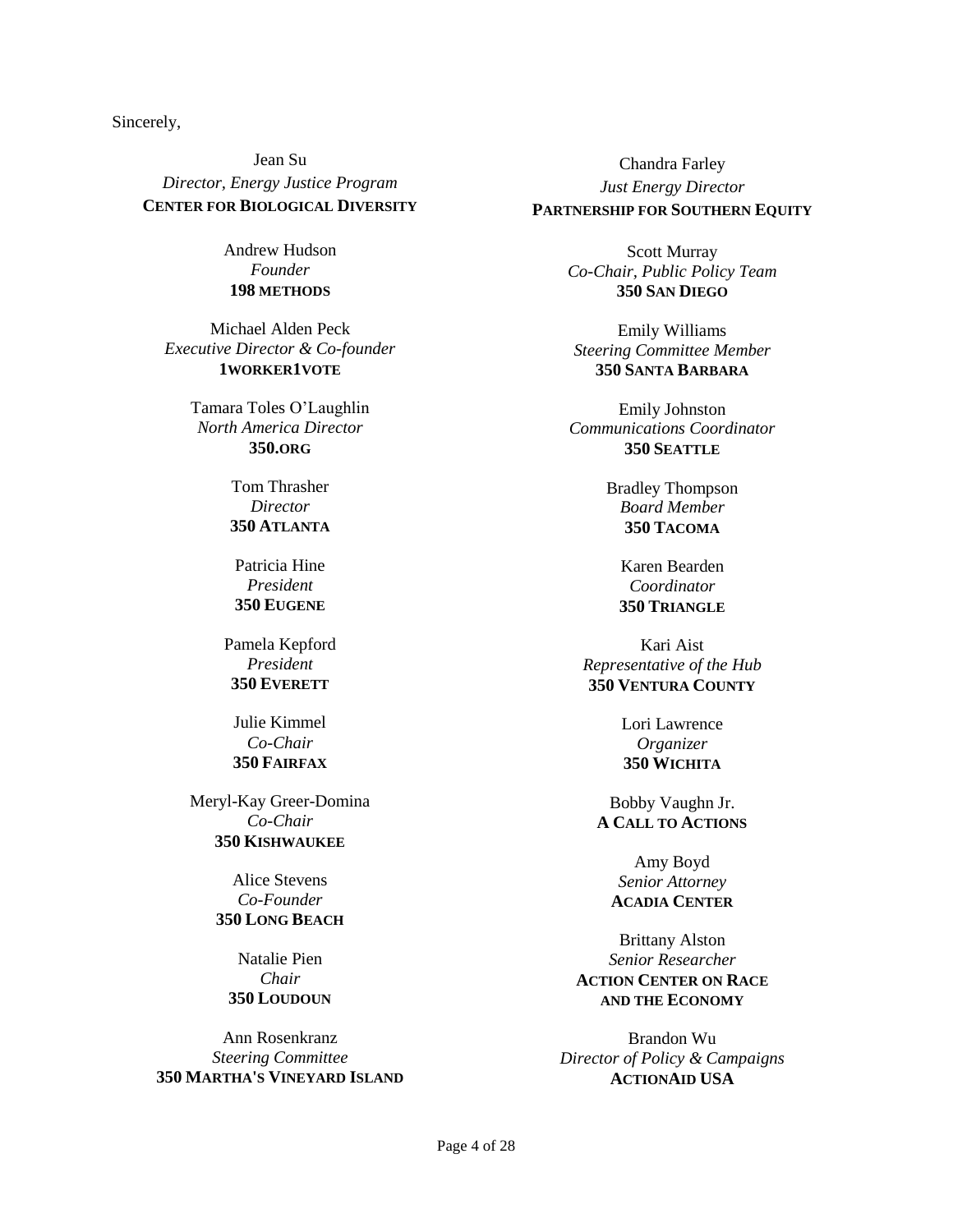Eric Amarante *Secretary and Board Member* **ADELANTE**

Winston Carroo *Director of International Programs* **AGRICULTURAL MISSIONS, INC.**

> Robyn Hyden *Executive Director* **ALABAMA ARISE**

Cindy Lowry *Executive Director* **ALABAMA RIVERS ALLIANCE**

Delice Calcote *Acting Executive Director* **ALASKSA INTER-TRIBAL COUNCIL**

> Veri di Suvero *Executive Director* **ALASKA PIRG**

Alex Barrio *Political Director* **ALIANZA FOR PROGRESS**

Rouwenna Altemose *Co-Executive Director* **ALL IN ENERGY**

Logan Burke *Executive Director* **ALLIANCE FOR AFFORDABLE ENERGY**

Maayan Cohen *Director of Partnerships and Campaigns* **ALLIANCE FOR CLIMATE EDUCATION (ACE)**

> David Delk *President* **ALLIANCE FOR DEMOCRACY – PORTLAND, OREGON**

ROSE GARDNER *Co-Founder* **ALLIANCE FOR ENVIRONMENTAL STRATEGIES**

Leila Salazar-Lopez *Executive Director* **AMAZON WATCH**

Tina Smith *President* **ANDERSON SMITH CONSULTING**

Sarah Stewart *President* **ANIMALS ARE SENTIENT BEINGS, INC.**

> Bill Plotkin *Director* **ANIMAS VALLEY INSTITUTE**

Jayeesha Dutta *Co-Founding Member/Artist* **ANOTHER GULF IS POSSIBLE COLLABORATIVE**

Harriet Festing *Executive Director* **ANTHROPOCENE ALLIANCE**

Hilary Miles *Development Director* **APPALACHIAN CITIZENS' LAW CENTER**

> Rory McIlmoil *Senior Energy Analyst* **APPALACHIAN VOICES**

Miya Yoshitani *Executive Director* **ASIAN PACIFIC ENVIRONMENTAL NETWORK**

Heather Cantino *Steering Committee Chair* **ATHENS COUNTY'S FUTURE ACTION NETWORK, ACFAN.ORG**

Bobbie Paul *Founding member* **ATLANTA GRANDMOTHERS FOR PEACE**

Dan Scheiman *Vice President* **AUDUBON SOCIETY OF CENTRAL ARKANSAS**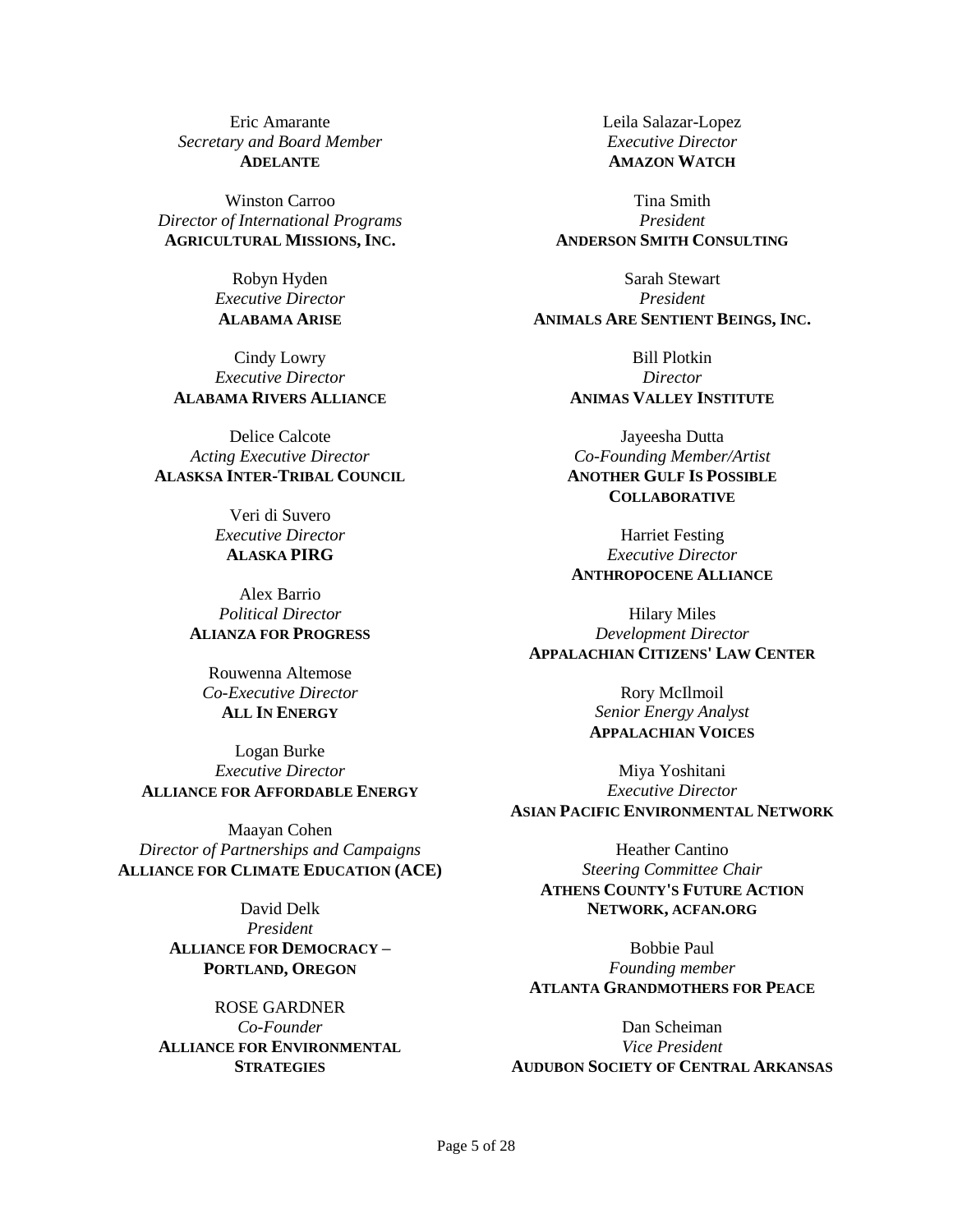Kiana Rivas *Board Member* **BCC**

Barbara Mills-Bria *President* **BE THE CHANGE – COLORADO**

Rev. Dr. Alan Bentz-Letts *Chair* **BELOVED EARTH COMMUNITY OF THE RIVERSIDE CHURCH**

Emma Guttman-Slater *Policy Advocacy & Field Building Director* **BENEFICIAL STATE FOUNDATION**

> Karen Feridun *Founder* **BERKS GAS TRUTH**

Craig Altemose *Executive Director* **BETTER FUTURE PROJECT**

Karen Feridun *Co-Founder* **BETTER PATH COALITION**

Ted Glick *Organizer* **BEYOND EXTREME ENERGY**

Kevin Kamps *Radioactive Waste Specialist* **BEYOND NUCLEAR**

Adam Flint *Director of Clean Energy Programs* **BINGHAMTON REGIONAL SUSTAINABILITY COALITION**

Berkley Carnine *Collective member* **BLACK MESA INDIGENOUS SOLIDARITY**

Aliyah Jones *President* **BLACK POWER BOOK CLUB AT GEORGIA STATE UNIVERSITY**

Andrea Johnson *Executive Director* **BLOOM UPSTATE INC**

Therese Vick *NC Healthy, Sustainable Communities Campaign Coordinator* **BLUE RIDGE ENVIRONMENTAL DEFENSE LEAGUE**

> John DeVillars *Chairman* **BLUEWAVE SOLAR**

Deborah Frieze *President* **BOSTON IMPACT INITIATIVE**

Karuna Jaggar *Executive Director* **BREAST CANCER ACTION**

Sharon Furlong *Spokesperson* **BUCKS ENVIRONMENTAL ACTION**

Bhikkhu Bodhi *Chairperson* **BUDDHIST GLOBAL RELIEF**

Myra Crawford *Executive Director* **CAHABA RIVERKEEPER**

Jose G. Torres *Energy Equity Program Manager* **CALIFORNIA ENVIRONMENTAL JUSTICE ALLIANCE**

> Michelle Manos *Organizing Director* **CALIFORNIA FOR PROGRESS**

> > Michael Toner *Chapter Leader* **CALL TO ACTION**

Yanna Lambrinidou *Founder* **CAMPAIGN FOR LEAD FREE WATER**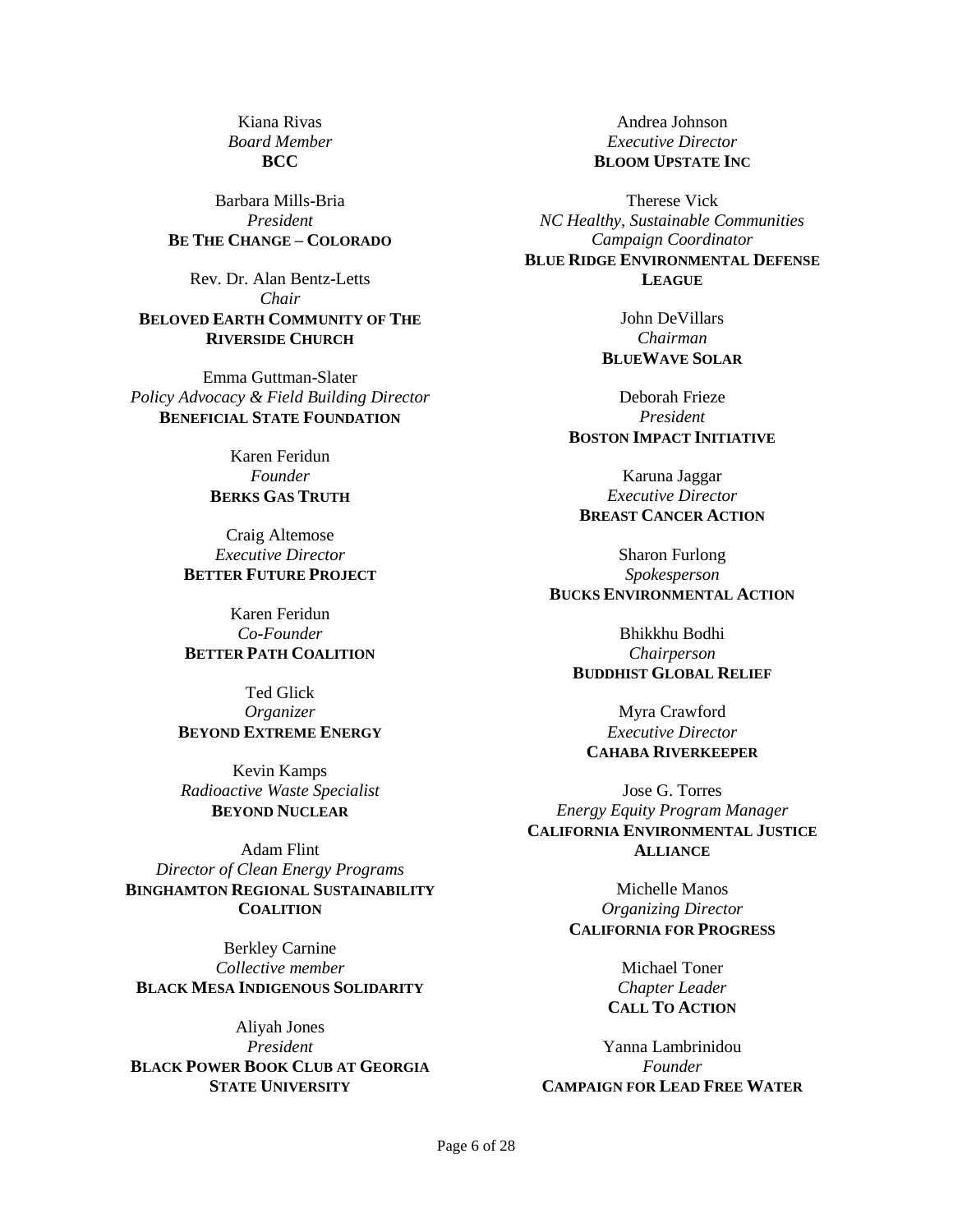Morgan Simon *Founding Partner* **CANDIDE GROUP**

Jennifer Wexler *President* **CANTON RESIDENTS FOR A SUSTAINABLE, EQUITABLE FUTURE**

> Mark Gabriele *Organizer* **CAPE COD COALITION FOR SAFE COMMUNITIES**

Edye Nesmith *Executive Director* **CAPE COD COUNCIL OF CHURCHES. INC.**

Cole Silva *Co-Chair* **CAPE COD DEMOCRATIC SOCIALISTS OF AMERICA**

> Marc Dreyfors *Manager* **CAROLINA BIODIESEL, LLC**

Marie Venner *Coordinator* **CATHOLIC NETWORK US**

Chris Spahr *Executive Director* **CENTENNIAL PARKSIDE CDC**

Edward Maibach *Director* **CENTER FOR CLIMATE CHANGE COMMUNICATION, GEORGE MASON UNIVERSITY**

Libbie Cohn *Manager of Communications* **CENTER FOR ECONOMIC DEMOCRACY**

> Rev. Dr. Douglas Hunt *Director* **CENTER FOR FAITH ACTION**

Carroll Muffett *President & CEO* **CENTER FOR INTERNATIONAL ENVIRONMENTAL LAW**

Robert Dean *CEO* **CENTER FOR NEIGHBORHOOD TECHNOLOGY**

Catherine Flowers *Founder* **CENTER FOR RURAL ENTERPRISE AND ENVIRONMENTAL JUSTICE**

Bernice Shaw *Co-Director* **CENTER FOR STORY-BASED STRATEGY**

Garry Harris *Managing Director* **CENTER FOR SUSTAINABLE COMMUNITIES**

Daphne Wysham *Director* **CENTER FOR SUSTAINABLE ECONOMY**

Ingrid Brostrom *Assistant Director* **CENTER ON RACE, POVERTY & THE ENVIRONMENT**

Kevin Hamilton *CEO* **CENTRAL CALIFORNIA ASTHMA COLLABORATIVE**

Maricela Morales *Executive Director* **CENTRAL COAST ALLIANCE UNITED FOR A SUSTAINABLE ECONOMY**

Dorothy Ji *Member* **CENTRAL JERSEY COALITION AGAINST ENDLESS WAR**

> Lisabeth Ryder *Co-Chair* **CERBAT**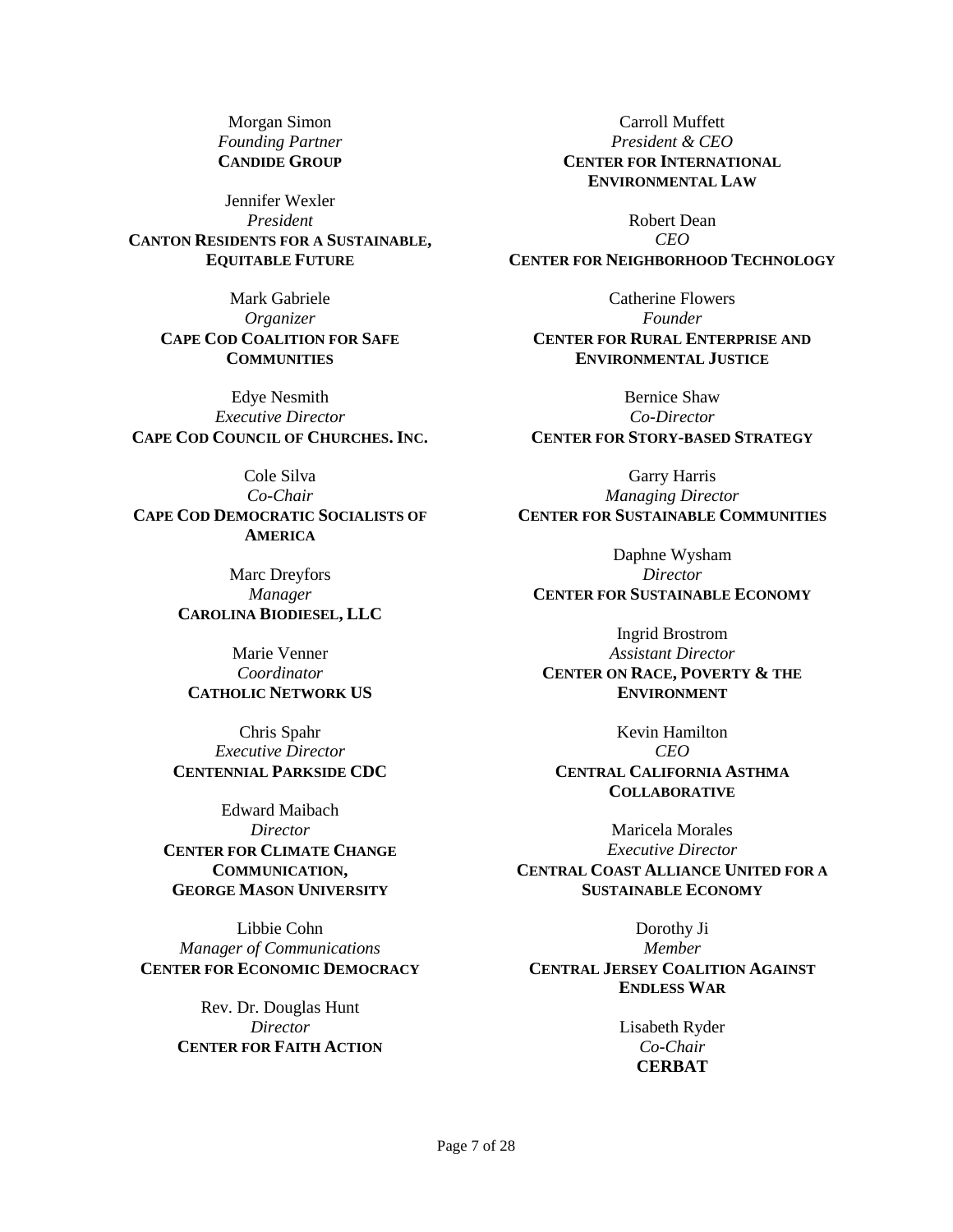Ryan Martel *Senior Director - Federal Policy* **CERES**

> Gwendylon Smith *Program Officer* **CHARRS**

Denise Robbins *Communications Director* **CHESAPEAKE CLIMATE ACTION NETWORK**

Allen Johnson *Coordinator* **CHRISTIANS FOR THE MOUNTAINS**

Mary Smith *Communications Director* **CHURCH WOMEN UNITED IN NEW YORK STATE**

Rev. Cass Charrette *President* **CITIES OF PEACE DETROIT**

Kerwin Olson *Executive Director* **CITIZENS ACTION COALITION OF IN**

> Paul Ferrazzi *Executive Director* **CITIZENS COALITION FOR A SAFE COMMUNITY**

Carin High *Co-Chair* **CITIZENS COMMITTEE TO COMPLETE THE REFUGE**

Jessica Clegg *Coordinator* **CITIZENS FOR LOCAL POWER**

Laura Olah *Executive Director* **CITIZENS FOR SAFE WATER AROUND BADGER**

Tom Content *Executive Director* **CITIZENS UTILITY BOARD OF WISCONSIN**

Barbara Warren, RN, MS *Executive Director* **CITIZENS' ENVIRONMENTAL COALITION**

Jessie Collins *Co-Chair* **CITIZENS' RESISTANCE AT FERMI 2 (CRAFT)**

> Abel Vale *President* **CIUDADANOS DEL KARSO**

Ariana Nicholson *Member* **CLARK CLIMATE JUSTICE**

Joseph Minott *Executive Director and Chief Counsel* **CLEAN AIR COUNCIL**

> Sandy Stanley *President* **CLEAN AIR MUSCATINE**

> Leslie Glustrom *Board Representative* **CLEAN ENERGY ACTION**

Dulce Ortiz *Co-Chair* **CLEAN POWER LAKE COUNTY**

Lynn Thorp *National Campaigns Director* **CLEAN WATER ACTION**

Hope Taylor *Executive Director* **CLEAN WATER FOR NORTH CAROLINA**

Jennifer Stevenson Zepeda *Director of Research & Operations* **CLIMABLE**

Dorothy Barnett *Executive Director* **CLIMATE + ENERGY PROJECT**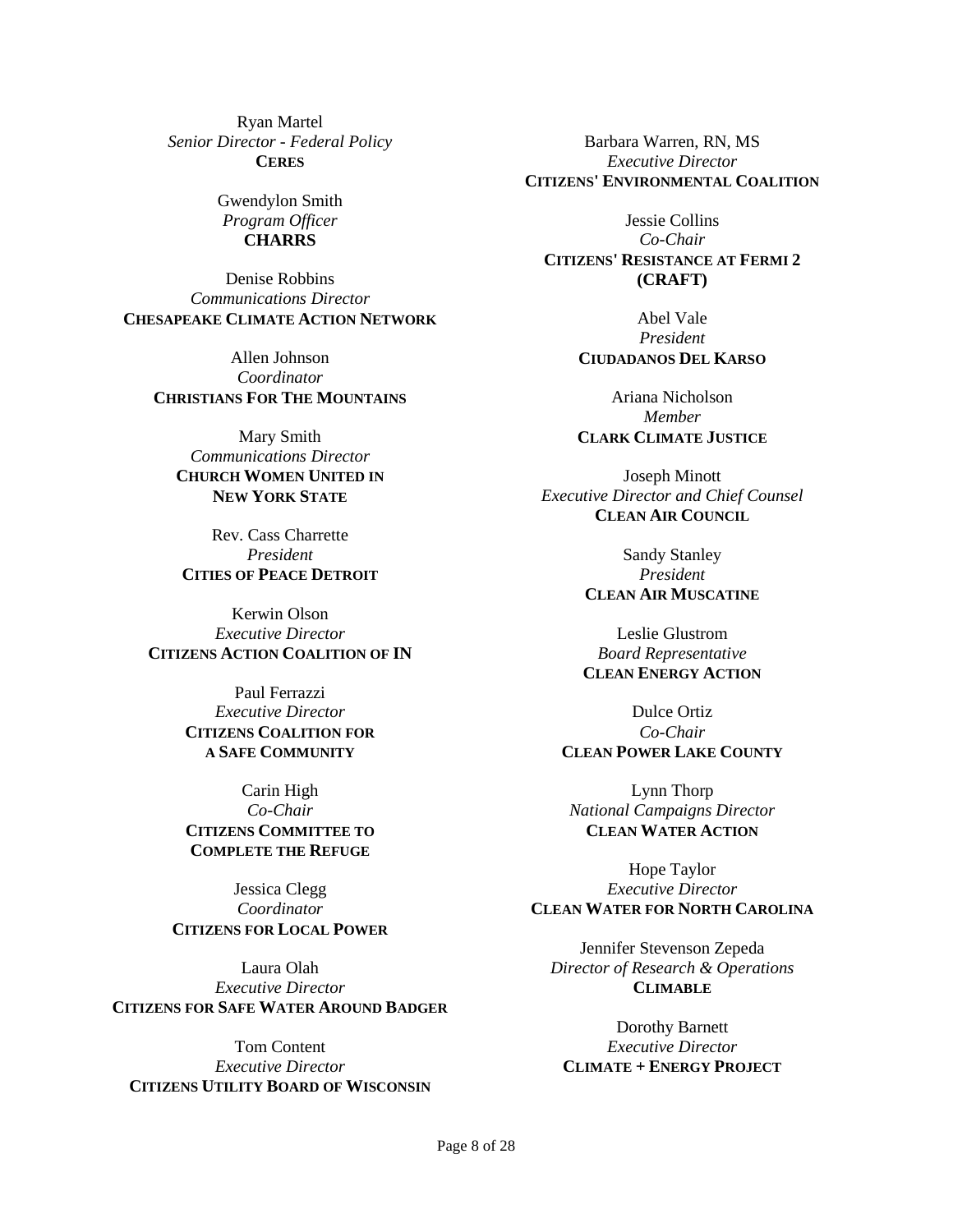Todd Fernandez *Executive Director* **CLIMATE CRISIS POLICY**

Alice Cherry *Co-Founder and Staff Attorney* **CLIMATE DEFENSE PROJECT**

RL Miller *President* **CLIMATE HAWKS VOTE**

Anthony Rogers-Wright *Policy Coordinator* **CLIMATE JUSTICE ALLIANCE**

Rebecca Harris *Organizing Director* **CLIMATE MOBILIZATION PROJECT**

> Kristen Barker *Executive Director* **CO-OP CINCY**

Ernesto Cruz *Director of Community Organizing* **CO-OP POWER**

Diane Weckerle *Co-Chair* **COALITION TO OPPOSE THE EXPANSION OF US ECOLOGY**

> Jodie Evans *Co-founder* **CODEPINK**

Rachel Bruhnke *Coordinator* **CODEPINK SAN PEDRO**

Rachel Scott *Associate Director* **COLLABORATIVE CENTER FOR JUSTICE**

Taylor Altenbern *Associate Director* **COMMITTEE TO BRIDGE THE GAP**

Elaine Cimino *Director* **COMMON GROUND COMMUNITY TRUST**

Bahram Fazeli *Policy Director* **COMMUNITIES FOR A BETTER ENVIRONMENT**

Rev. Peggy Clarke *Senior Minister* **COMMUNITY CHURCH OF NEW YORK (UU)**

Sigrid Wright *CEO* **COMMUNITY ENVIRONMENTAL COUNCIL**

Veronica Flores *Chief Executive Officer* **COMMUNITY HEALTH COUNCILS**

Katrina Logan *Director, Economic Advancement Program* **COMMUNITY LEGAL SERVICES IN EAST PALO ALTO**

> Nickie Sekera *Co-Founder* **COMMUNITY WATER JUSTICE**

Carmi Orenstein *Co-Founder* **CONCERNED HEALTH PROFESSIONALS OF NEW YORK**

> Liza Tucker *Consumer Advocate* **CONSUMER WATCHDOG**

> > Dee Lawrence *Director* **COOL EFFECT**

Jasmine Jacobs *Communications & Development Specialist* **COOPERATIVE DEVELOPMENT INSTITUTE**

Timothy DenHerder-Thomas *General Manager* **COOPERATIVE ENERGY FUTURES**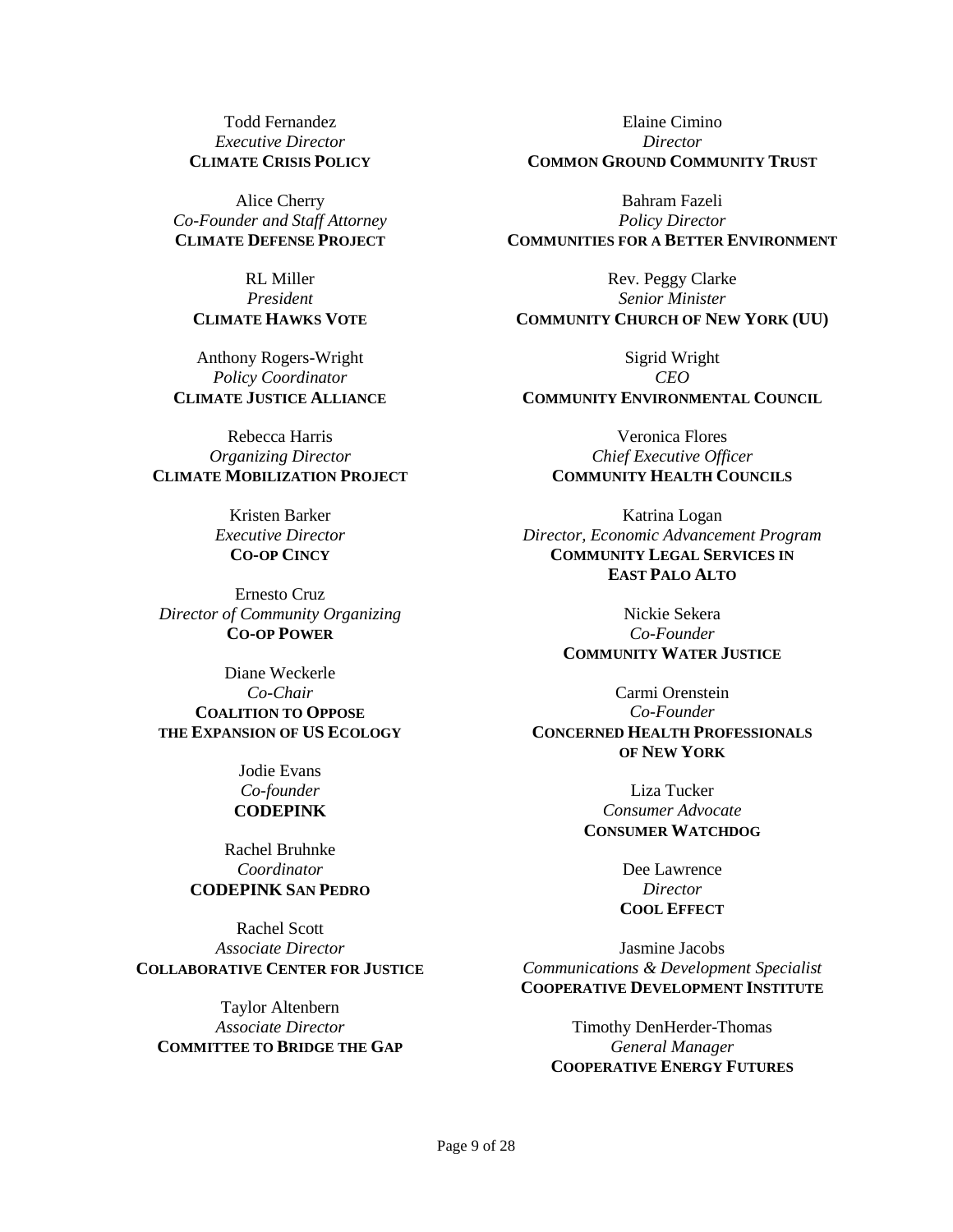Sriram Madhusoodanan *Deputy Campaigns Director* **CORPORATE ACCOUNTABILITY**

Ray Rogers *Director* **CORPORATE CAMPAIGN, INC.**

John Meyer *Executive Director* **COTTONWOOD ENVIRONMENTAL LAW CENTER**

Maude Barlow *Chairperson* **COUNCIL OF CANADIANS AND THE BLUE PLANET PROJECT**

Michel Lee *Chairman* **COUNCIL ON INTELLIGENT ENERGY & CONSERVATION POLICY (CIECP)**

> Raquel Parra *Policy Manager* **COURAGE CALIFORNIA**

Christi Electris *Fellow* **CROATAN INSTITUTE**

Sharon Coleman *Director* **CT COALITION FOR ENVIRONMENTAL JUSTICE**

Erik Hatlestad *Energy Democracy Program Director* **CURE (CLEAN UP THE RIVER ENVIRONMENT)**

Chris Weiss *Executive Director* **DC ENVIRONMENTAL NETWORK**

Mike Bucci *Projects Coordinator* **DEEP GREEN RESISTANCE NEW YORK CITY**

Beverly Wright *Executive Director* **DEEP SOUTH CENTER FOR ENVIRONMENTAL JUSTICE**

Rodney McKenzie, Jr. *Executive Vice President, Movement Strategies* **DĒMOS**

> Gracie Brett *Campus Organizer* **DIVEST ED**

Ben Hauck *Political Director* **DIVEST LA**

Danna Smith *Executive Director* **DOGWOOD ALLIANCE**

Scott Meyer *President* **DON'T WASTE ARIZONA**

Bobby Jones *President* **DOWN EAST COAL ASH ENVIRONMENTAL AND SOCIAL JUSTICE COALITION**

Anne D. Burt *Creator & Coordinator* **DOWN TO EARTH STORYTELLING**

Marie McRae *Organizer* **DRYDEN RESOURCE AWARENESS COALITION**

> Rev. Majadi Baruti *Community Engagement Director* **DYNAMITE HILL-SMITHFIELD CLT**

> > Helen Rose *Faith Outreach Coordinator* **EARTH DAY NETWORK**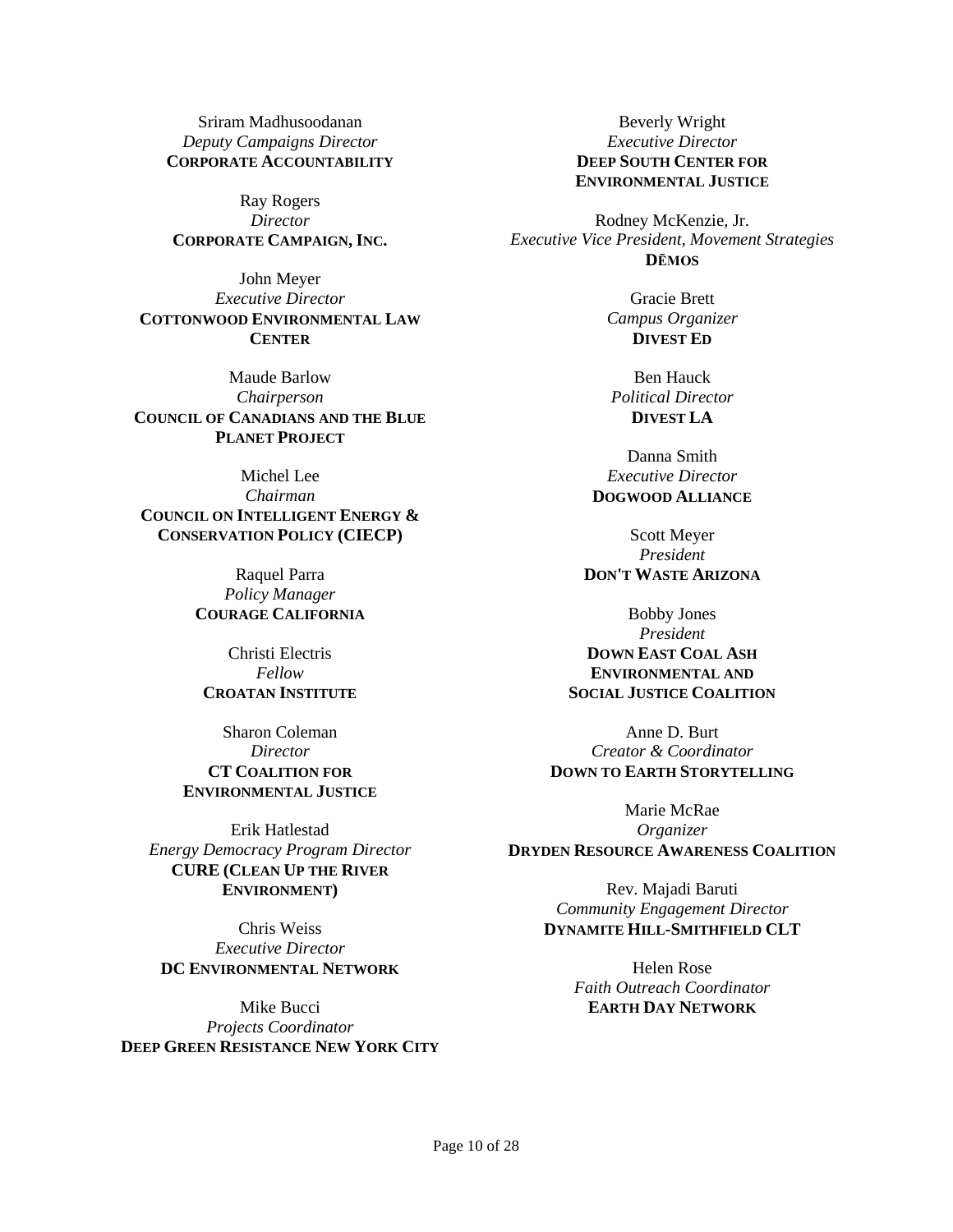Mary Gutierrez *Executive Director* **EARTH ETHICS, INC.**

Rena Meyers-Dahlkamp *Adult Coordinator* **EARTH GUARDIANS BAY AREA CREW**

> Madeline Reamy *Executive Director* **EARTHSHARE GEORGIA**

Russell Hicks *CEO* **EBONY SUNS ENTREPRISES, LLC**

Peter Sawtell *Executive Director* **ECO-JUSTICE MINISTRIES**

> Charles Greenlea *Director* **ECO-PARADIGM**

Tom Athanasiou *Executive Director* **ECOEQUITY**

Mary Beth Brangan *President* **ECOLOGICAL OPTIONS NETWORK**

Kathryn Savoie *Detroit Community Health Director* **ECOLOGY CENTER**

Michael Wade *Convener* **ECONOMIC JUSTICE ACTION GROUP**

> Justin Schott *Executive Director* **ECOWORKS**

Jacqueline Montesdeoca *Senior Manager* **ELEVATE ENERGY**

Denise Fairchild *President & CEO* **EMERALD CITIES COLLABORATIVE**

Jonathon Hutto *Community Organizer* **EMPOWER DC**

Daniel Tait *Chief Operating Officer* **ENERGY ALABAMA**

Jennifer Somers *Program Director, Energy Efficiency for All* **ENERGY FOUNDATION**

Dr. Abayomi Noibi *Executive Director* **ENVIRONMENTAL COMMUNITY ACTION (ECO-ACTION)**

Natalie Barefoot *Director* **ENVIRONMENTAL JUSTICE CLINIC, UNIVERSITY OF MIAMI SCHOOL OF LAW**

Ken Cook *President and Co-Founder* **ENVIRONMENTAL WORKING GROUP**

> Keely Wood *Co-organizer* **ENVIRONMENTALEE**

Nancy Halpern-Ibrahim *Executive Director* **ESPERANZA COMMUNITY HOUSING CORPORATION**

> Dana Geffner *Executive Director* **FAIR WORLD PROJECT**

Philip Wight *Renewable Energy Campaigner* **FAIRBANKS CLIMATE ACTION COALITION**

> Brian Sauder *President and Executive Director* **FAITH IN PLACE ACTION FUND**

> > Rev. Nathan Empsall *Campaigns Director* **FAITHFUL AMERICA**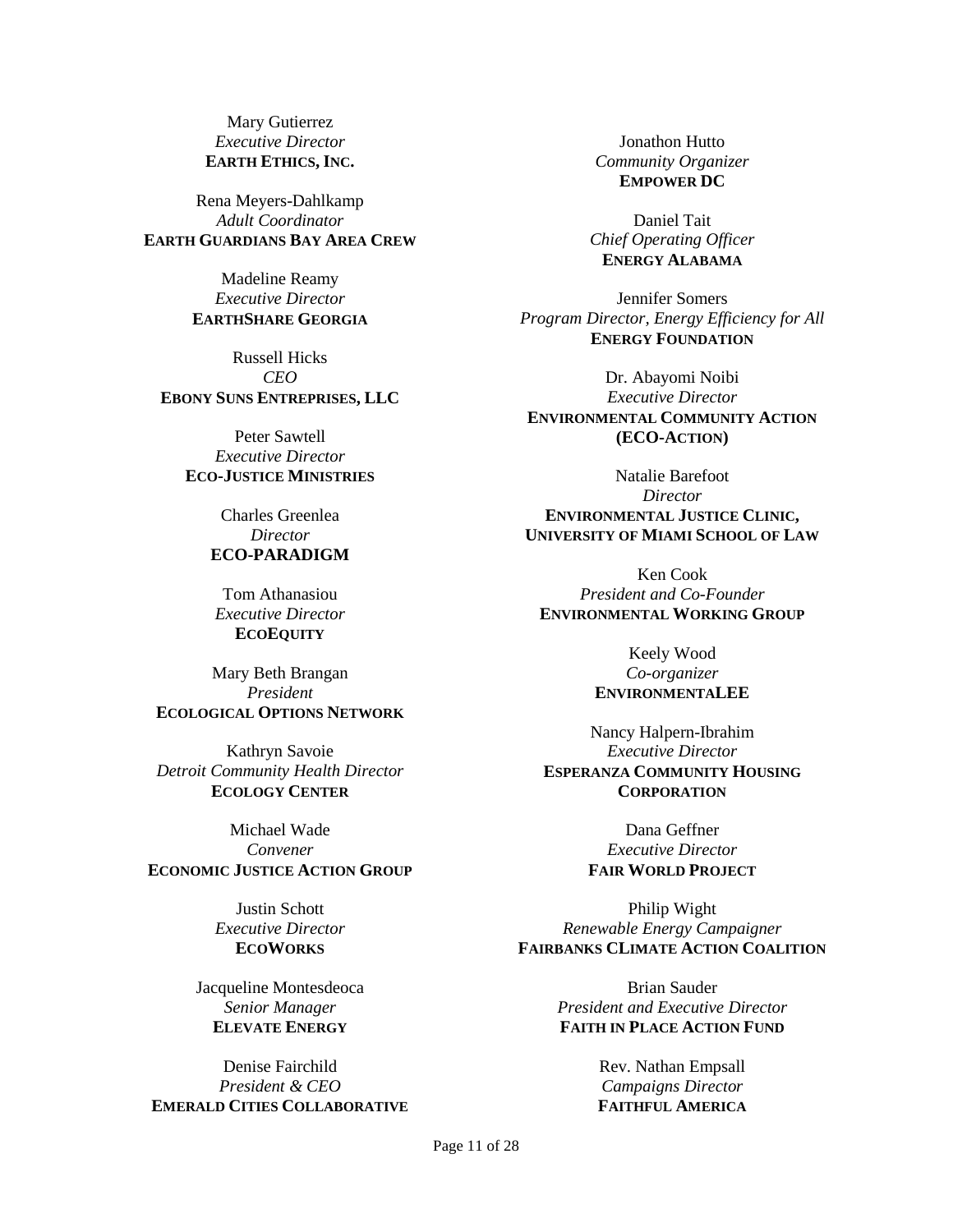John Peck *Executive Director* **FAMILY FARM DEFENDERS**

Rev. Connie Yost *President* **FARM WORKER MINISTRY NORTHWEST**

> Cathy Cleary *Co-Founder* **FEAST**

Nayyirah Shariff *Director* **FLINT RISING**

Mary Grant *Public Water for All Campaign Director* **FOOD & WATER WATCH**

> Alex Easdale *Managing Principal* **FORGING ALLIANCES, INC.**

Harvey Baker *President* **FOUNDATION FOR INTENTIONAL COMMUNITY**

> Brook Lenker *Executive Director* **FRACTRACKER ALLIANCE**

Jason Miller *Director of Campaigns* **FRANCISCAN ACTION NETWORK**

David Greenberg *Co-Chair* **FRANKLIN COUNTY CONTINUING THE POLITICAL REVOLUTION**

> Heidi Dhivya Berthoud *Secretary* **FRIENDS OF BUCKINGHAM**

Douglas Wellman *President* **FRIENDS OF NELSON COUNTY**

Lukas Ross *Senior Policy Analyst* **FRIENDS OF THE EARTH**

Kieran Suckling *Founder and Executive Director* **FRIENDS OF THE OWLS**

> Dorinda Moreno *Founder, Principal* **FUERZA MUNDIAL**

Marnie Thompson *Co-Managing Director* **FUND FOR DEMOCRATIC COMMUNITIES**

> Marcos Vargas *Executive Director* **FUND FOR SANTA BARBARA**

Marnie Gaede *President* **FUND FOR WILD NATURE**

Daniel Gonzalez *Lead Organizer* **FUTURE LEADERS OF AMERICA**

Denise Patel *U.S./Canada Regional Coordinator* **GAIA**

> Jennie Curtis *Executive Director* **GARFIELD FOUNDATION**

> > Yvonne Taylor *Vice President* **GAS FREE SENECA**

Michael Hansen *Executive Director* **GASP**

Miriam MacGillis *Director* **GENESIS FARM**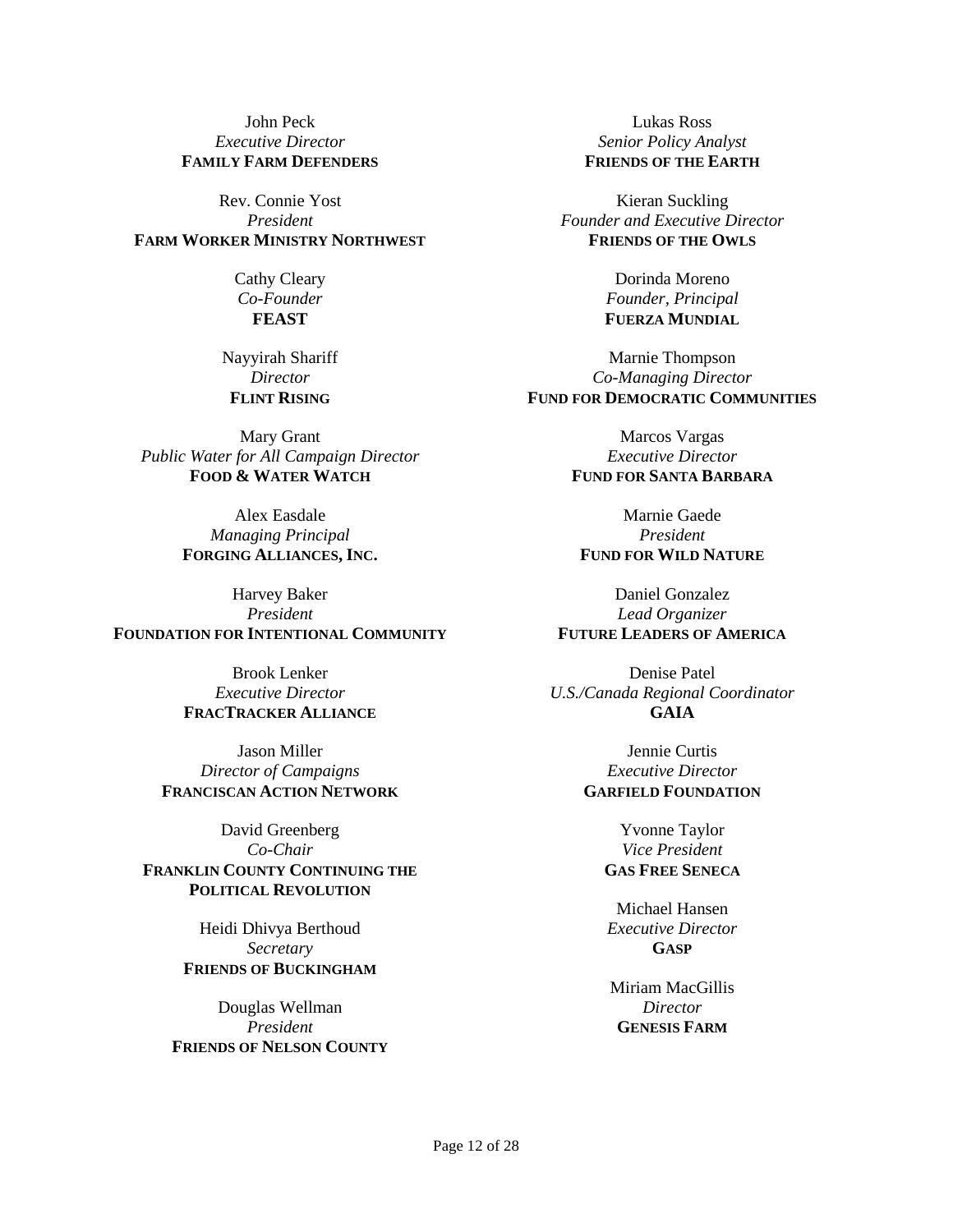Camilo Viveiros *Executive Director* **GEORGE WILEY CENTER**

Helen Butler *Executive Director* **GEORGIA COALITION FOR THE PEOPLES AGENDA**

Rev. Coakley Pendergrass *Executive Director* **GEORGIA COMMUNITY COALITION**

Brionté McCorkle *Executive Director* **GEORGIA CONSERVATION VOTERS**

> Deborah Scott *Executive Director* **GEORGIA STAND-UP**

Lindsay Harper *Executive Director* **GEORGIA WAND EDUCATION FUND**

Berneta Haynes *Senior Director of Policy and Access* **GEORGIA WATCH**

> Tonya Graham *Executive Director* **GEOS INSTITUTE**

Theresa Church *GE Trees Campaigner* **GLOBAL JUSTICE ECOLOGY PROJECT**

> Neva Goodwin *Co-Director* **GLODAL DEVELOPMENT AND ENVIRONMENT INSTITUTE**

Steven Pulliam *Riverkeeper* **GOOD STEWARDS OF ROCKINGHAM**

Jaron Browne *Organizing Director* **GRASSROOTS GLOBAL JUSTICE**

Fred Akers *Administrator* **GREAT EGG HARBOR WATERSHED ASSOCIATION**

Gloria Rivera IHM *Coordinator* **GREAT LAKES BIONEERS DETROIT**

Tanya Keefe *Chairpoerson* **GREAT LAKES ENVIRONMENTAL ALLIANCE**

Shelley Silbert *Executive Director* **GREAT OLD BROADS FOR WILDERNESS**

Andreanecia Morris *President/Chair* **GREATER NEW ORLEANS HOUSING ALLIANCE (GNOHA)**

> Fran Teplitz *Executive Co-director* **GREEN AMERICA**

Melissa Powers *Faculty Director* **GREEN ENERGY INSTITUTE AT LEWIS & CLARK LAW SCHOOL**

Shannon Baker-Branstetter *Senior Policy Manager* **GREEN FOR ALL**

> Eileen Coles *Founder* **GREEN GLEN COVE**

Wendy Brawer *Director* **GREEN MAP SYSTEM**

Brad Johnson *Founder* **GREEN NEW DEALERS**

Mike Carberry *Director* **GREEN STATE SOLUTIONS**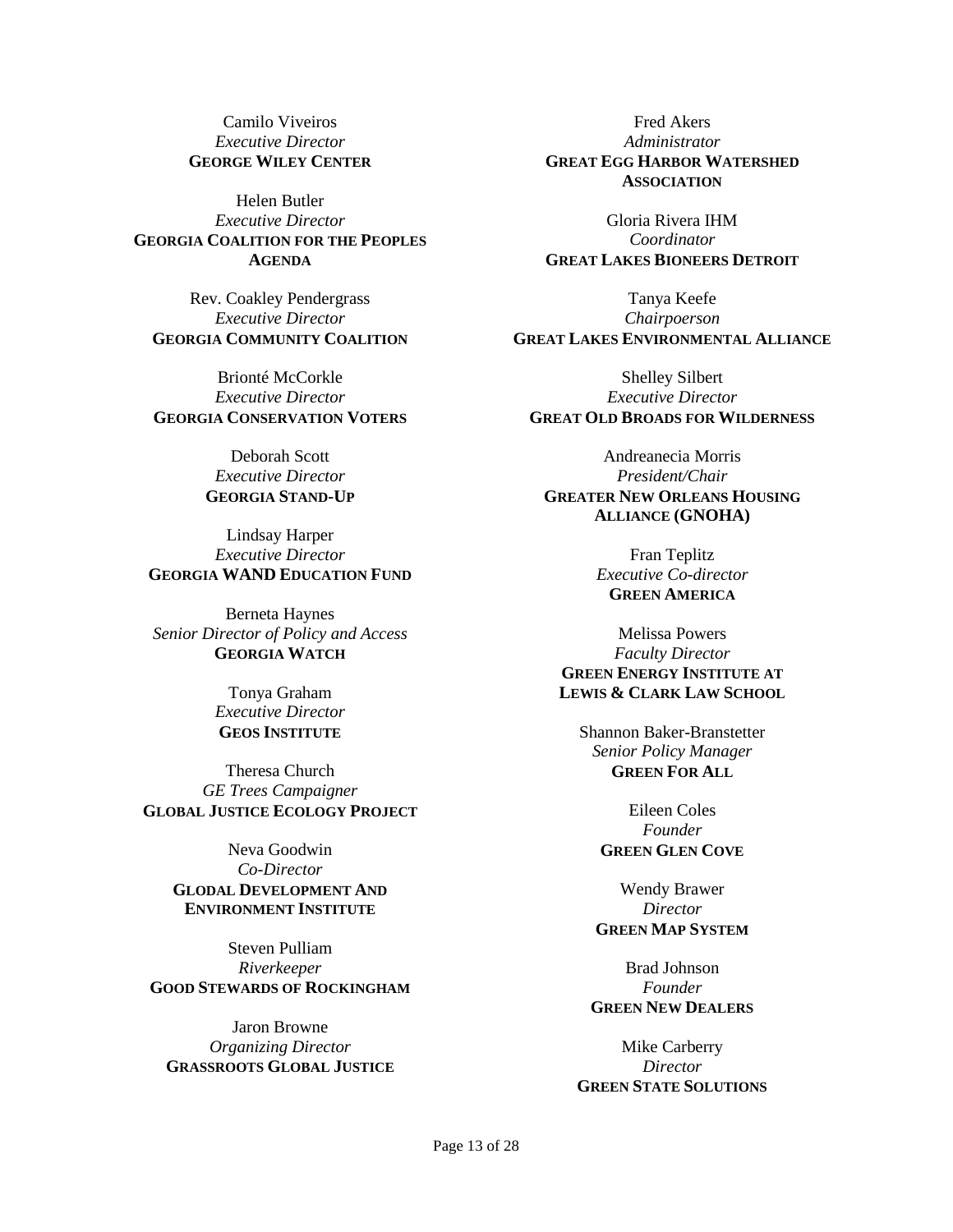Amy Brooks *Organizer* **GREENFAITH**

Charlie Cray *Political and Business Strategist* **GREENPEACE US**

David Schreiber *Investment advisor representative* **GREENVEST**

Steve Campbell *Policy & Business Development Project Manager* **GRID ALTERNATIVES**

> L. Michelle Moore *CEO* **GROUNDSWELL**

Jim Lively *Director of Program Strategy* **GROUNDWORK CENTER FOR RESILIENT COMMUNITIES**

Dr. Mildred McClain *Executive Director* **HARAMBEE HOUSE/ CITIZENS FOR ENVIRONMENTAL JUSTICE**

Emily Benfer *Co-Principal* **HEALTH JUSTICE INNOVATIONS, LLC**

> Bob DiBenedetto *President & Executive Director* **HEALTHY PLANET**

Peggy Maze Johnson *Board Member* **HEART OF AMERICA NORTHWEST**

> April Peebler *Executive Director* **HEIRS TO OUR OCEANS**

Tim Lampkin *CEO* **HIGHER PURPOSE CO**

Ya-Sin Shabazz *Director of Programs* **HIJRA HOUSE**

Justin Vest *Executive Director* **HOMETOWN ACTION**

Jesse Kharbanda *Executive Director* **HOOSIER ENVIRONMENTAL COUNCIL**

> Andreanecia Morris *CEO & President* **HOUSINGLOUISIANA**

Ruth White *Advocacy Lead* **HOWARD COUNTY CLIMATE ACTION, MARYLAND**

> Isabella Zizi *Member*

#### **IDLE NO MORE SF BAY**

Tonyisha Harris *Illinois Clean Jobs Coalition Administrator* **ILLINOIS ENVIRONMENTAL COUNCIL**

> Jeremy Mohler *Communications Director* **IN THE PUBLIC INTEREST**

Shiney Varghese *Senior Policy Analyst* **INSTITUTE FOR AGRICULTURE AND TRADE POLICY, USA**

John Farrell *Co-Director* **INSTITUTE FOR LOCAL SELF-RELIANCE**

Basav Sen *Director* **INSTITUTE FOR POLICY STUDIES**

Nadira Narine *Senior Program Director* **INTERFAITH CENTER ON CORPORATE RESPONSIBILITY**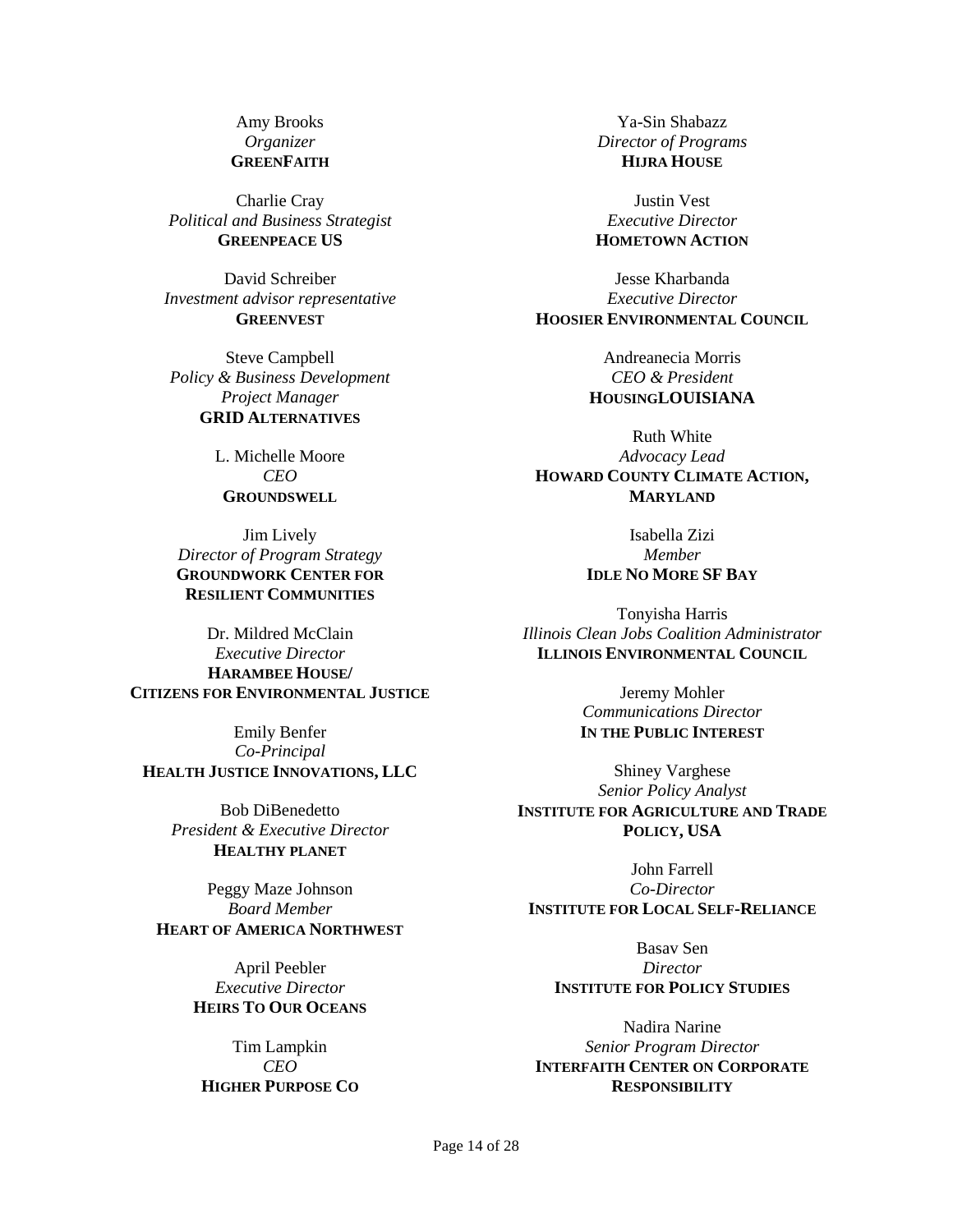Marybeth Lorbiecki *Program Director* **INTERFAITH OCEANS**

Susan Hendershot *President* **INTERFAITH POWER & LIGHT**

Michael Malcom *Director* **INTERFAITH POWER & LIGHT, ALABAMA**

Teresa Eichel *Director* **INTERFAITH POWER & LIGHT, CONNECTICUT**

Dori Chandler *Public Policy Director* **INTERFAITH POWER & LIGHT, HOOSIER**

Matt Russell *Executive Director* **INTERFAITH POWER AND LIGHT, IOWA**

William Schroeder *Member, Executive Committee* **INTERFAITH POWER & LIGHT, MASSACHUSETTS**

Will Wright *Board Member* **INTERFAITH POWER & LIGHT, MONTANA**

Glenn Jacob *Executive Director* **INTERFAITH POWER & LIGHT, NEW YORK**

Susannah Tuttle *Director* **INTERFAITH POWER & LIGHT, NORTH CAROLINA**

Dallas Conyers *Program Coordinator* **INTERFAITH POWER & LIGHT, SOUTH CAROLINA**

Kendyl Crawford *Director* **INTERFAITH POWER & LIGHT, VIRGINIA**

LeeAnne Beres *Executive Director* **INTERFAITH POWER & LIGHT, WASHINGTON**

Mark J Palmer *Associate Director* **INTERNATIONAL MARINE MAMMAL PROJECT OF EARTH ISLAND INSTITUTE**

> Adam Mason *State Policy Director* **IOWA CITIZENS FOR COMMUNITY IMPROVEMENT**

Mirele Goldsmith *Co-Chairperson* **JEWISH CLIMATE ACTION NETWORK DC/MD/VA**

> Joan Wesley *President/CEO* **JMWCONSULTING**

Anthony Giancatarino *Director/Fellow* **JUST COMMUNITY ENERGY TRANSITION PROJECT**

Pat Prunty *Member* **JUSTICE COMMISSION, PRESENTATION SRS ABERDEEN 'SD**

Shailly Barnes *Policy Director* **KAIROS CENTER FOR RELIGIONS, RIGHTS AND SOCIAL JUSTICE**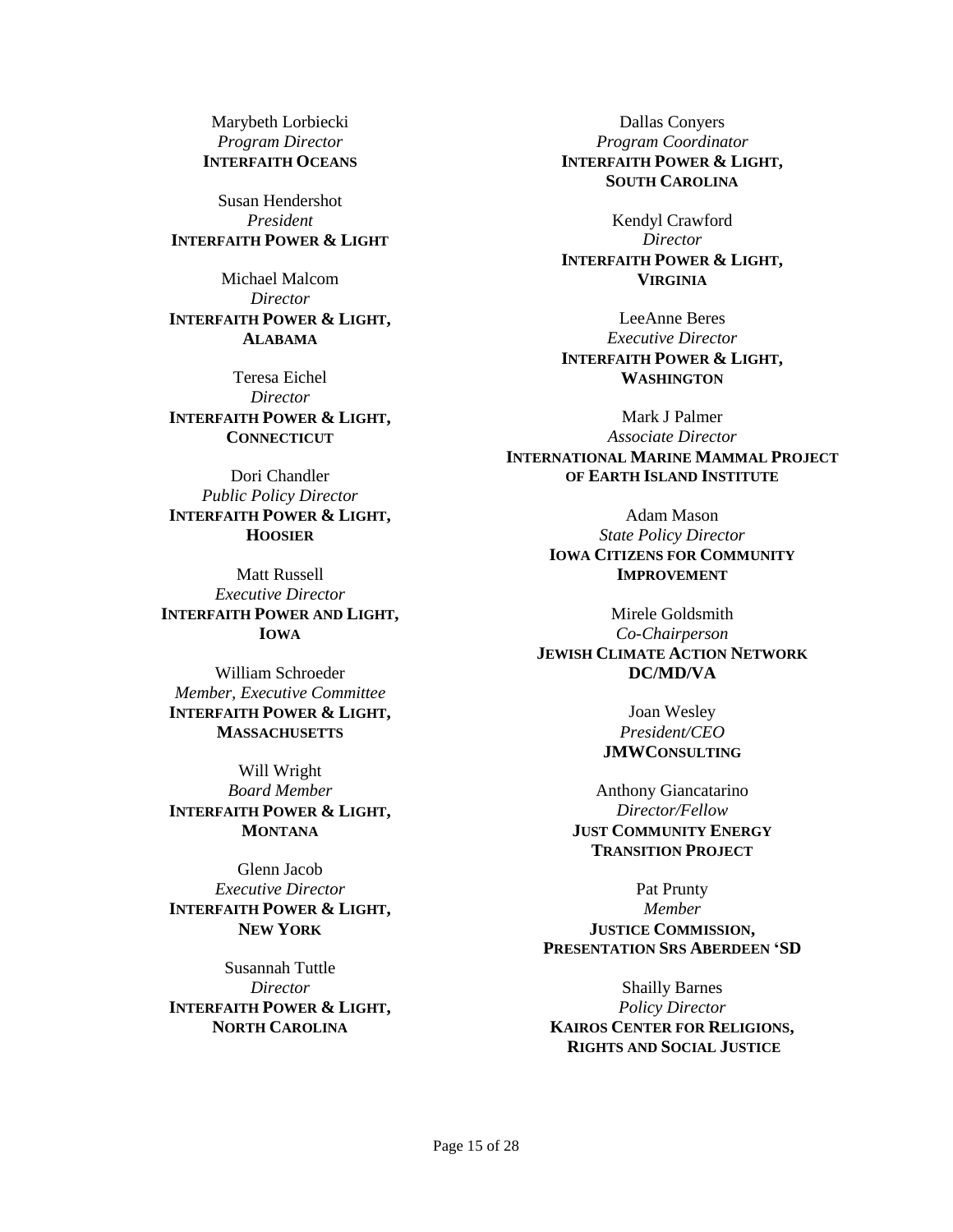Cassia Herron *Chairperson* **KENTUCKIANS FOR THE COMMONWEALTH**

Lane Boldman *Executive Director* **KENTUCKY CONSERVATION COMMITTEE**

Alexandra Suh *Executive Director* **KIWA (KOREATOWN IMMIGRANT WORKERS ALLIANCE)**

> David Levitus *Executive Director* **LA FORWARD**

Joseph Uehlein *President* **LABOR NETWORK FOR SUSTAINABILITY**

> Nina Jackel *President*

### **LADY FREETHINKER**

Adriana Garcia *Co-Founder* **LATINXHIKERS**

Alicia Scott *Executive Director* **LAUNCHPAD2X USA**

Shanda-Joy Laws *Founder & CEO* **LIVE FRESH**

Jessica Guadalupe Tovar *Energy Democracy Organizer* **LOCAL CLEAN ENERGY ALLIANCE**

> Sean Keller *Member* **LOCAL FUTURES**

Lisa Tyson *Director* **LONG ISLAND PROGRESSIVE COALITION**

John Yi *Executive Director* **LOS ANGELES WALKS**

Betsy Smith *Coordinating Committee Member* **LOWER CAPE INDIVISIBLE**

Heather Fenyk *President* **LOWER RARITAN WATERSHED PARTNERSHIP**

> John Brautigam *Director* **MAINE POWER FOR MAINE PEOPLE**

Mari Inoue *Member* **MANHATTAN PROJECT FOR A NUCLEAR FREE WORLD**

Tony Langbehn *Convenor* **MARYLAND UNITED FOR PEACE AND JUSTICE**

> Glen Ayers *President* **MASS FOREST RESCUE**

Diane Picard *Executive Director* **MASSACHUSETTS AVENUE PROJECT**

> Tracy Rosenberg *Executive Director* **MEDIA ALLIANCE**

Nancy Lorence *Coordinating team member* **METRO NY CATHOLIC CLIMATE MOVEMENT**

Will Jordan *Executive Director* **METROPOLITAN EQUAL HOUSING & OPPORTUNITY COUNCIL**

Peggy Case *President* **MICHIGAN CITIZENS FOR WATER CONSERVATION**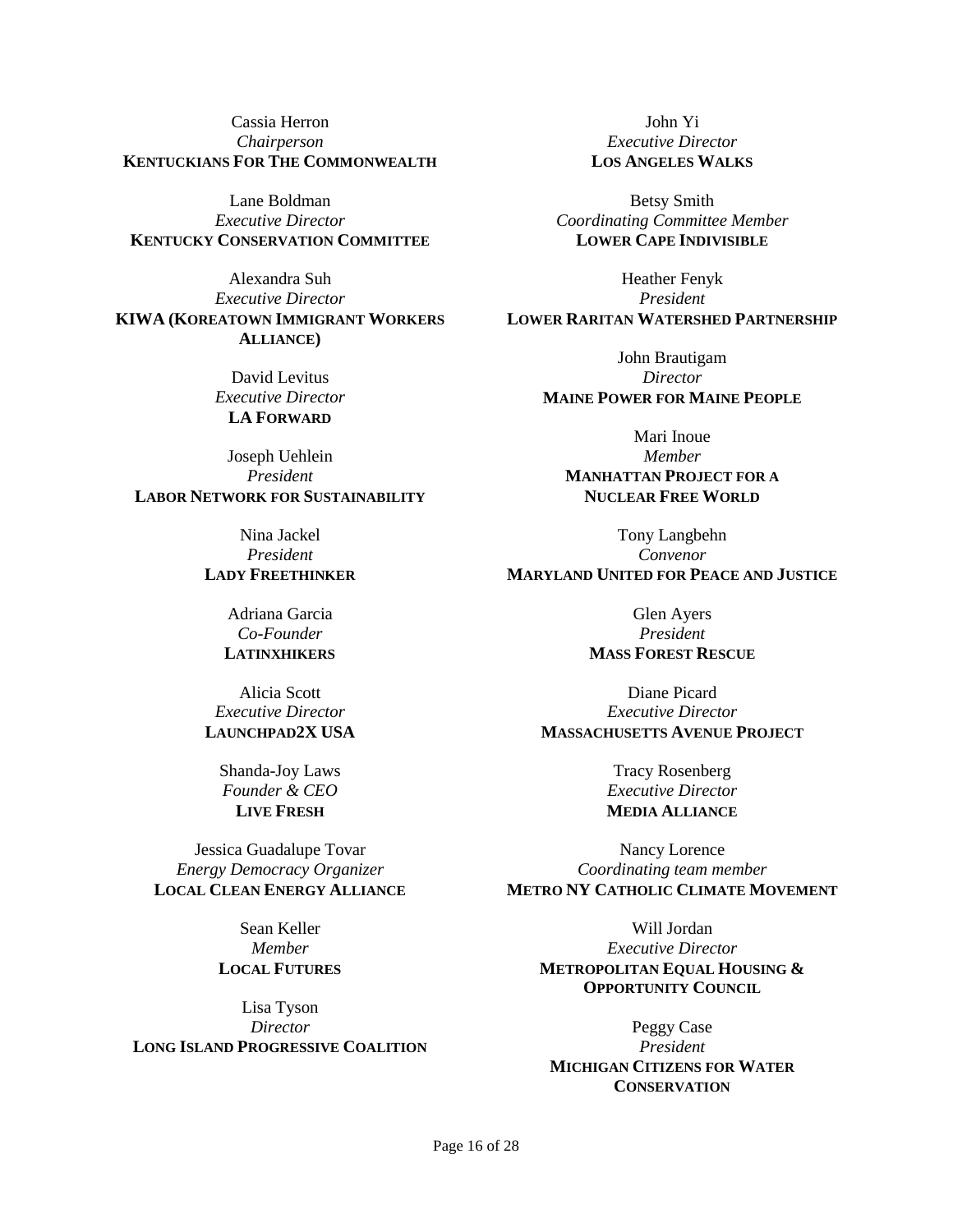Kate Madigan *Director* **MICHIGAN CLIMATE ACTION NETWORK**

Kimberly Redigan *Vice Chair* **MICHIGAN COALITION FOR HUMAN RIGHTS**

Charlotte Jameson *Program Director for Legislative Affairs, Energy, and Drinking Water* **MICHIGAN ENVIRONMENTAL COUNCIL**

Dawn Kettinger *Associate Executive Director of Communications and Public Affairs* **MICHIGAN NURSES ASSOCIATION**

Evette Mungerbey *Case Manager* **MICHIGAN WELFARE RIGHTS**

Cheryl Nenn *Riverkeeper* **MILWAUKEE RIVERKEEPER**

Elizabeth Glidden *Director of Strategic Initiatives and Policy* **MINNESOTA HOUSING PARTNERSHIP**

Deb Castellana *Director of Strategic Partnerships* **MISSION BLUE**

Beth Orlansky *Advocacy Director* **MISSISSIPPI CENTER FOR JUSTICE**

Genevieve Flores-Haro *Associate Director* **MIXTECO/INDIGENA COMMUNITY ORGANIZING PROJECT**

Brian Fadie *Clean Energy Program Director* **MONTANA ENVIRONMENTAL INFORMATION CENTER**

Jenna Yellowhorse *Project Coordinator* **MONUMENT VALLEY BEE PROJECT**

Veronica Butcher *Executive Director* **MOTHERS & OTHERS FOR CLEAN AIR**

> Ellen van Bever *National Leadership Team* **MOTHERS OUT FRONT**

Kylon Middleton *Pastor* **MOUNT ZION AME CHURCH**

Rachel Norton *Energy Specialist* **MOUNTAIN ASSOCIATION FOR COMMUNITY ECONOMIC DEVELOPMENT**

> Michelle Mascarenhas *Co-Director* **MOVEMENT GENERATION**

Shannon Biggs *Director* **MOVEMENT RIGHTS**

Susan Gordon *Coordinator* **MULTICULTURAL ALLIANCE FOR A SAFE ENVIRONMENT**

Kimberly Gutzler *Co-Founder and President* **NATIONAL CHILDREN'S CAMPAIGN**

Kathryn Maddux *Project Director - Energy Partnerships* **NATIONAL COMMUNITY ACTION PARTNERSHIP**

Randy Block *Chairperson* **NATIONAL COUNCIL OF GRAY PANTHERS NETWORKS**

Jordan Treakle *Policy Director* **NATIONAL FAMILY FARM COALITION**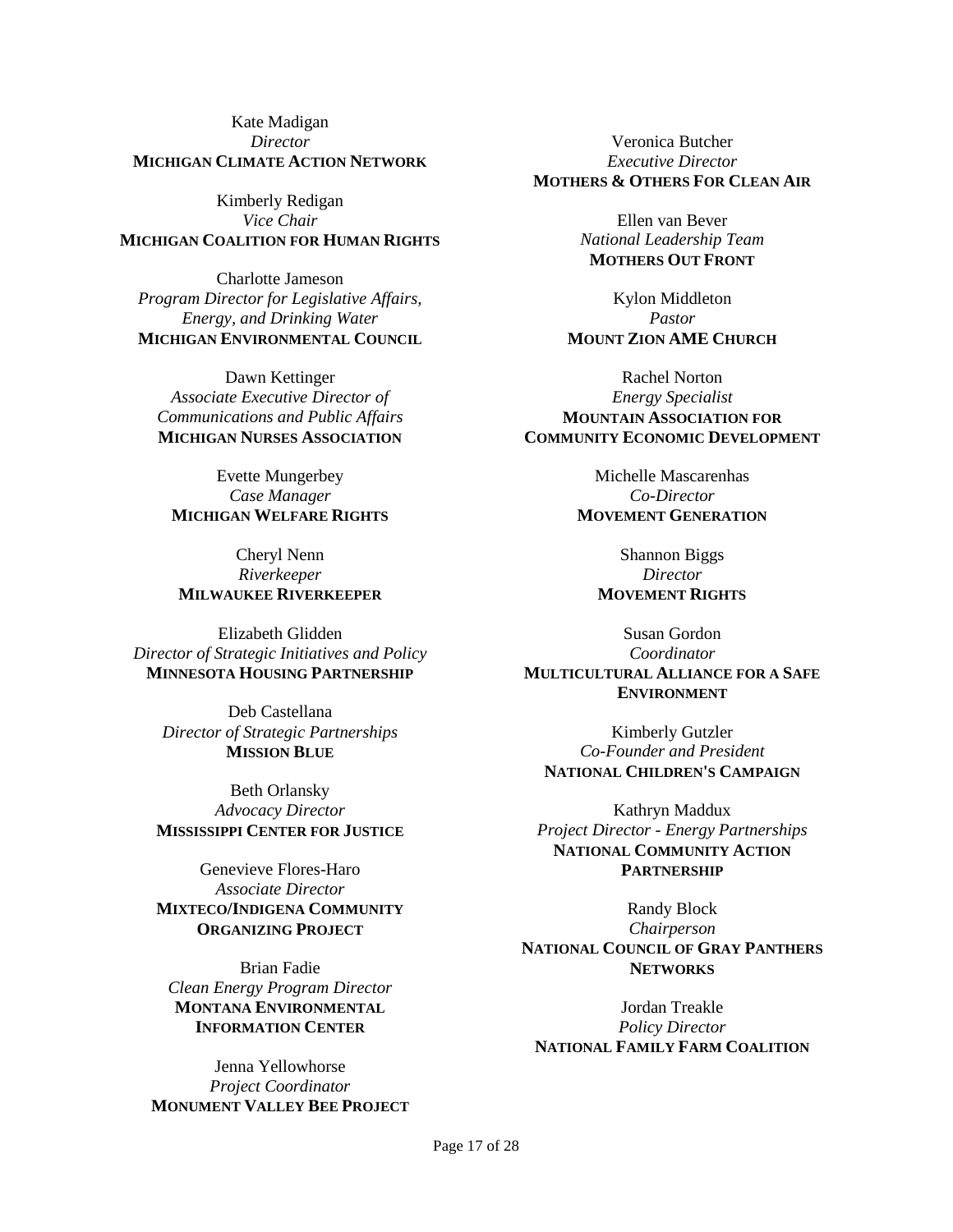Eric Tars *Legal Director* **NATIONAL LAW CENTER ON HOMELESSNESS & POVERTY**

Jennifer Ferrigno *Interim Co-Director* **NATIONAL NETWORK FOR IMMIGRANT & REFUGEE RIGHTS**

Vina Colley *Co-Founder* **NATIONAL NUCLEAR WORKERS FOR JUSTICE**

> Fred Krueger *Executive Coordinator* **NATIONAL RELIGIOUS COALITION ON CREATION CARE**

Ian Zabarte *Secretary* **NATIVE COMMUNITY ACTION COUNCIL**

DeeVon Quirolo *President* **NATURE COAST CONSERVATION, INC.**

Fr. Ken Campbell *President* **NAUSET INTERFAITH ASSOCIATION, CAPE COD**

Jodi Lasseter *Founder & Co-Convener* **NC CLIMATE JUSTICE COLLECTIVE**

> Jennifer Copeland *Executive Director* **NC COUNCIL OF CHURCHES**

> > Jim Warren *Executive Director* **NC WARN**

> > Tracy Lerman *Executive Director* **NESAWG**

Judy Treichel *Executive Director* **NEVADA NUCLEAR WASTE TASK FORCE**

Shavaun Evans *Co-Director* **NEW ECONOMY COALITION**

Mariel Nanasi *President & Executive Director* **NEW ENERGY ECONOMY**

Matt Shapiro *President* **NEW JERSEY TENANTS ORGANIZATION**

> Megan Offner *Owner* **NEW YORK HEARTWOODS**

Hridesh Singh *Executive Director* **NEW YORK YOUTH CLIMATE LEADERS**

> Brenda Smith *Executive Director*

**NINE MILE RUN WATERSHED ASSOCIATION**

Carol Gay *President* **NJ STATE INDUSTRIAL UNION COUNCIL**

Jerry Rivers *Environmental Scientist* **NORTH AMERICAN CLIMATE, CONSERVATION AND ENVIRONMENT (NACCE)**

Bronwyn Walls *Director of Community Engagement* **NORTH AMERICAN STUDENTS OF COOPERATION**

Lea Foushee *Environmental Justice Director* **NORTH AMERICAN WATER OFFICE**

Madison Kempner *Policy Director* **NORTHEAST ORGANIC FARMING ASSOCIATION OF VERMONT**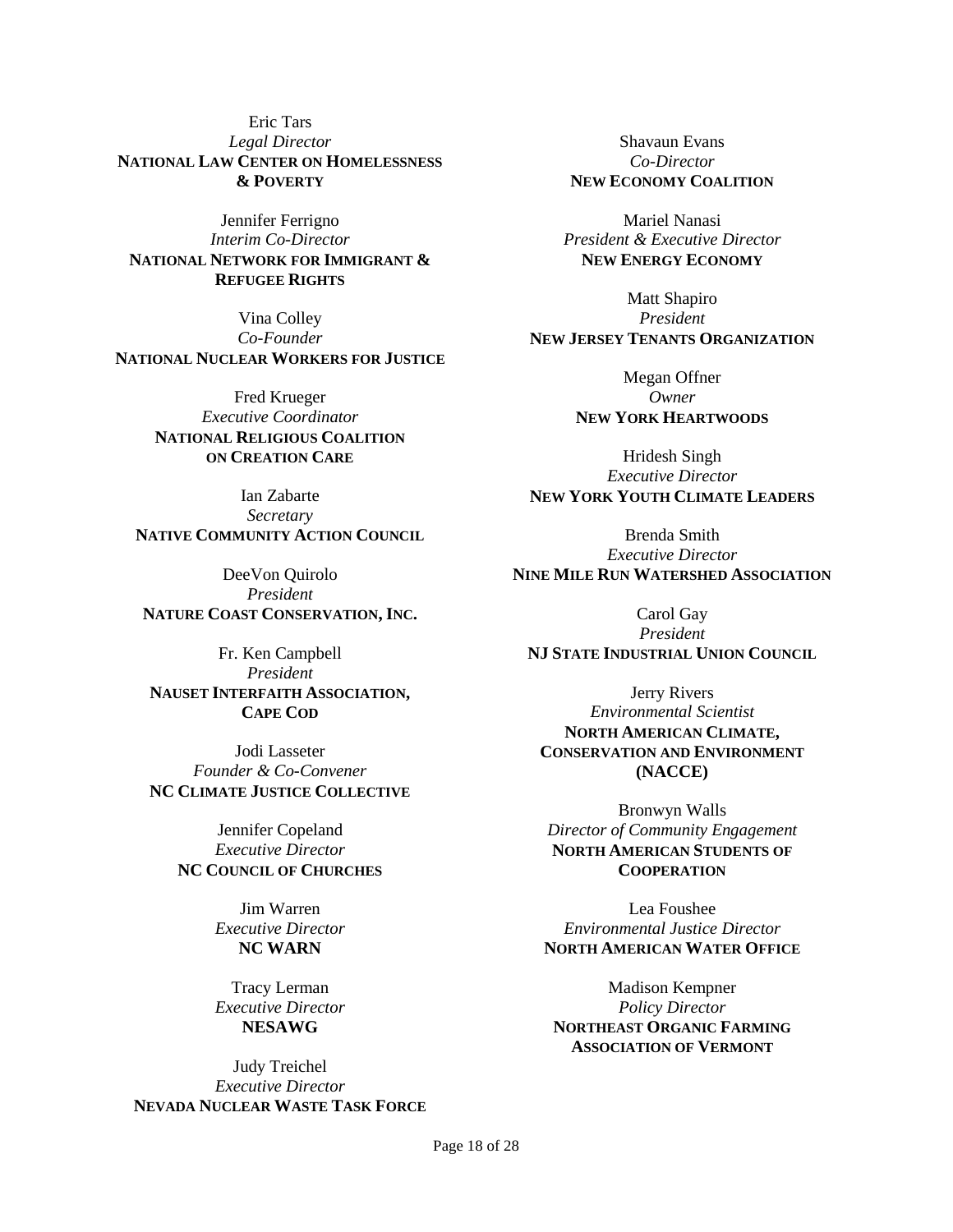Diana Hadley *Co-President* **NORTHERN JAGUAR PROJECT**

Diane Scarangella **NORTHERN NEW JERSEY NOW**

Rosanna Marie Neil *Policy Counsel* **NORTHWEST ATLANTIC MARINE ALLIANCE**

Nancy Loeb *Director, Environmental Advocacy Center* **NORTHWESTERN PRITZKER SCHOOL OF LAW ENVIRONMENTAL ADVOCACY CENTER**

David Kraft *Director* **NUCLEAR ENERGY INFORMATION SERVICE (NEIS)**

Timothy Judson *Executive Director* **NUCLEAR INFORMATION AND RESOURCE SERVICE**

> Lonnie Clark *Owner* **NUCLEAR REALITY CHECK**

> > William Rossiter *Vice President* **NY4WHALES**

Iris Arno *Co-Chair, Environment Committee* **NYCD16 INDIVISIBLE**

Sally Jane Gellert *Member* **OCCUPY BERGEN COUNTY**

Courtney Vail *Director of Strategic Campaigns* **OCEANIC PRESERVATION SOCIETY**

Michael Stocker *Director* **OCEN CONSERVATION RESEARCH**

Terrence Moran *Director* **OFFICE OF PEACE, JUSTICE, AND ECOLOGICAL INTEGRITY, SISTERS OF CHARITY OF SAINT ELIZABETH**

> Rebecca Concepcion Apostol *U.S. Program Director* **OIL CHANGE INTERNATIONAL**

> > Max Anderson *Deputy Director* **OPEN BUFFALO**

Bob Jenks *Executive Director* **OREGON CITIZENS' UTILITY BOARD**

Liz Trojan *Oregon Progressive Party Council member* **OREGON PROGRESSIVE PARTY**

Kathleen McKinney *Board Chair* **OREGON UNITARIAN UNIVERSALIST VOICES FOR JUSTICE**

Rabbi Katy Allen *President* **JEWISH CLIMATE ACTION NETWORK - MA**

> M. Thandabantu Iverson *Member* **OUR VOICES, OUR SCHOOLS (OVOS\_DENVER)**

Vivian Stockman *Executive Director* **OHIO VALLEY ENVIRONMENTAL COALITION (OVEC)**

Craig Hart *Executive Director* **PACE ENERGY AND CLIMATE CENTER**

Aleta Alston Toure *Co-op member* **PARABLE OF THE SOER INTENTIONAL COMMUNITY COOPERATIVE**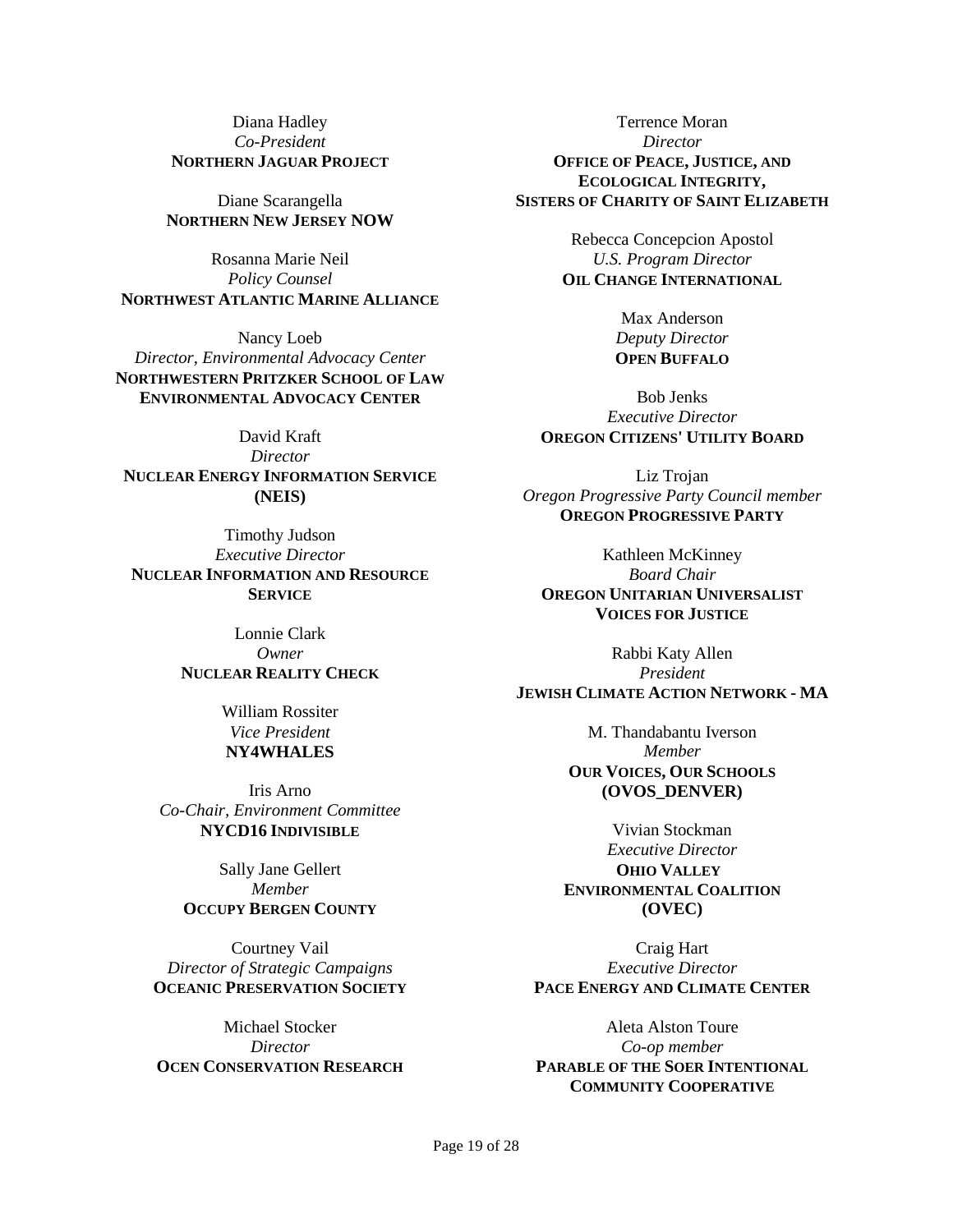Laura Haight *US Policy Director* **PARTNERSHIP FOR POLICY INTEGRITY**

Diana Wright *Facilitator* **PAUSE - PEOPLE OF ALBANY UNITED FOR SAFE ENERGY**

Emily Rubino *Director of Policy and Outreach* **PEACE ACTION NEW YORK STATE**

Paul Haible *Executive Director* **PEACE DEVELOPMENT FUND**

> Judy Irving *Executive Director* **PELICAN MEDIA**

Courtney Hanson *Program Director* **PEOPLE FOR COMMUNITY RECOVERY**

Grayson Flood *Worker Owner* **PEOPLE POWER SOLAR COOPERATIVE**

> Lyndon Greene *CEO* **PEOPLE UNITED FOUNDATION**

Michael Malcom *Founder/Executive Director* **PEOPLE'S JUSTICE COUNCIL**

Joy Blackwood *Director of DC Strategy* **PEOPLE'S ACTION**

> Elandria Williams *Executive Director* **PEOPLESHUB**

Columbus Ward *President* **PEOPLESTOWN REVITALIZATION CORP**

Tawana Petty *Director* **PETTY PROPOLIS**

Jamila Medley *Executive Director* **PHILADELPHIA AREA COOPERATIVE ALLIANCE**

Jeff Carter *Executive Director* **PHYISCIANS FOR SOCIAL RESPONSIBILITY**

Barbara Warren *Director* **PHYSICIANS FOR SOCIAL RESPONSIBILITY, ARIZONA**

Martha Dina Arguello *Executive Director* **PHYSICIANS FOR SOCIAL RESPONSIBILITY, LOS ANGELES**

Janet Azarovitz *Member Coordinating Committee* **PILGRIM LEGISLATIVE ADVISORY COALITION**

> Mary Lampert *Director* **PILGRIM WATCH**

Corey E. Olsen *CEO* **PIPE ORGANS/GOLDEN PONDS FARM**

> Kevin Zeese *Co-Director* **POPULAR RESISTANCE**

Vina Colley *President* **PORTSMOUTH PIKETON RESIDENTS FOR ENVIRONMENTAL SAFETY AND SECURITY**

> Asher Miller *Executive Director* **POST CARBON INSTITUTE**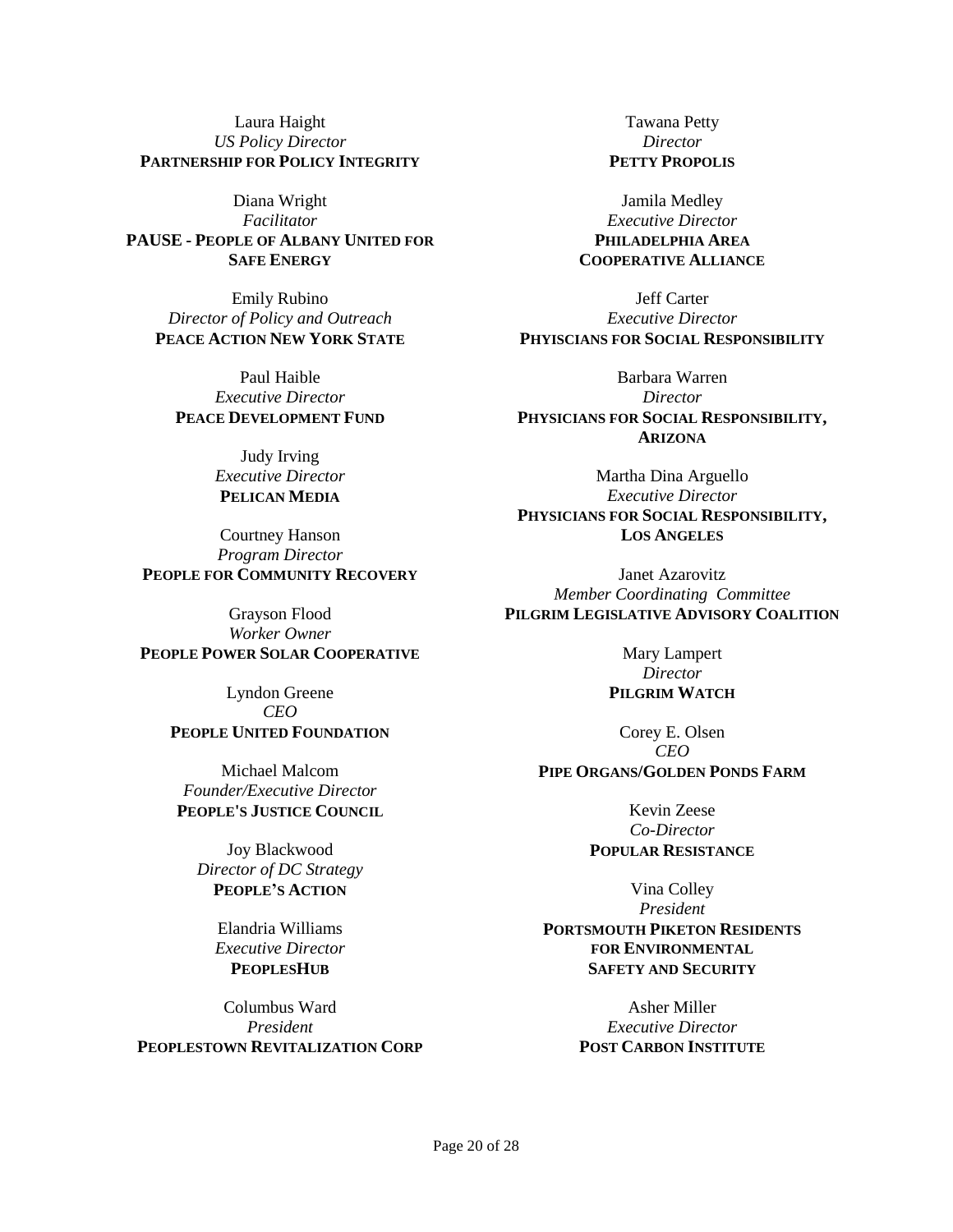Donnie Maclurcan *Executive Director* **POST GROWTH INSTITUTE**

Nadya Dutchin *Co-Executive Director* **POWER SHIFT NETWORK**

Donna Pitt *Coordinator* **PRESERVE GILES COUNTY**

> Roseanna Sacco *President* **PRESERVE MONROE**

Lynda Majors *Chair* **PRESERVE MONTGOMERY COUNTY VA**

Russell Greene *Senior Advisor, Strategy and Climate Policy* **PROGRESSIVE DEMOCRATS OF AMERICA**

Russell Chisholm *Co-chair* **PROTECT OUR WATER HERITAGE RIGHTS (POWHR)**

David Arkush *Managing Director, Climate Program* **PUBLIC CITIZEN**

Susan Shapiro *Director* **PUBLIC HEALTH AND SUSTAINABLE ENERGY (PHASE)**

> Debra Gardner *Legal Director* **PUBLIC JUSTICE CENTER**

Mike Hudak *Director* **PUBLIC LANDS PROJECT**

Katrina Peterson *Climate Justice Program Manager* **PUGET SOUND SAGE**

Harper Bishop *Deputy Director of Movement Building* **PUSH BUFFALO**

Leah Obias *Director of Policy and Strategy* **RACE FORWARD**

Bob Musil *President & CEO* **RACHEL CARSON COUNCIL**

> Gail Payne *Founder* **RADIATION TRUTH**

Ginger Cassady *Executive Director* **RAINFOREST ACTION NETWORK**

> William Kibler *Director of Policy* **RARITAN HEADWATERS**

Jasmine Rashid *Director* **REAL MONEY MOVES**

Donna Chavis *Founder* **REDTAILED HAWK COLLECTIVE**

> Michael Welch *Director* **REDWOOD ALLIANCE**

Fred Krueger *Executive Coordinator* **RELIGIOUS CAMPAIGN FOR FOREST CONSERVATION**

> Heather Allen *Interim Executive Director* **RENEW WISCONSIN**

Gordian Raacke *Executive Director* **RENEWABLE ENERGY LONG ISLAND (RELI)**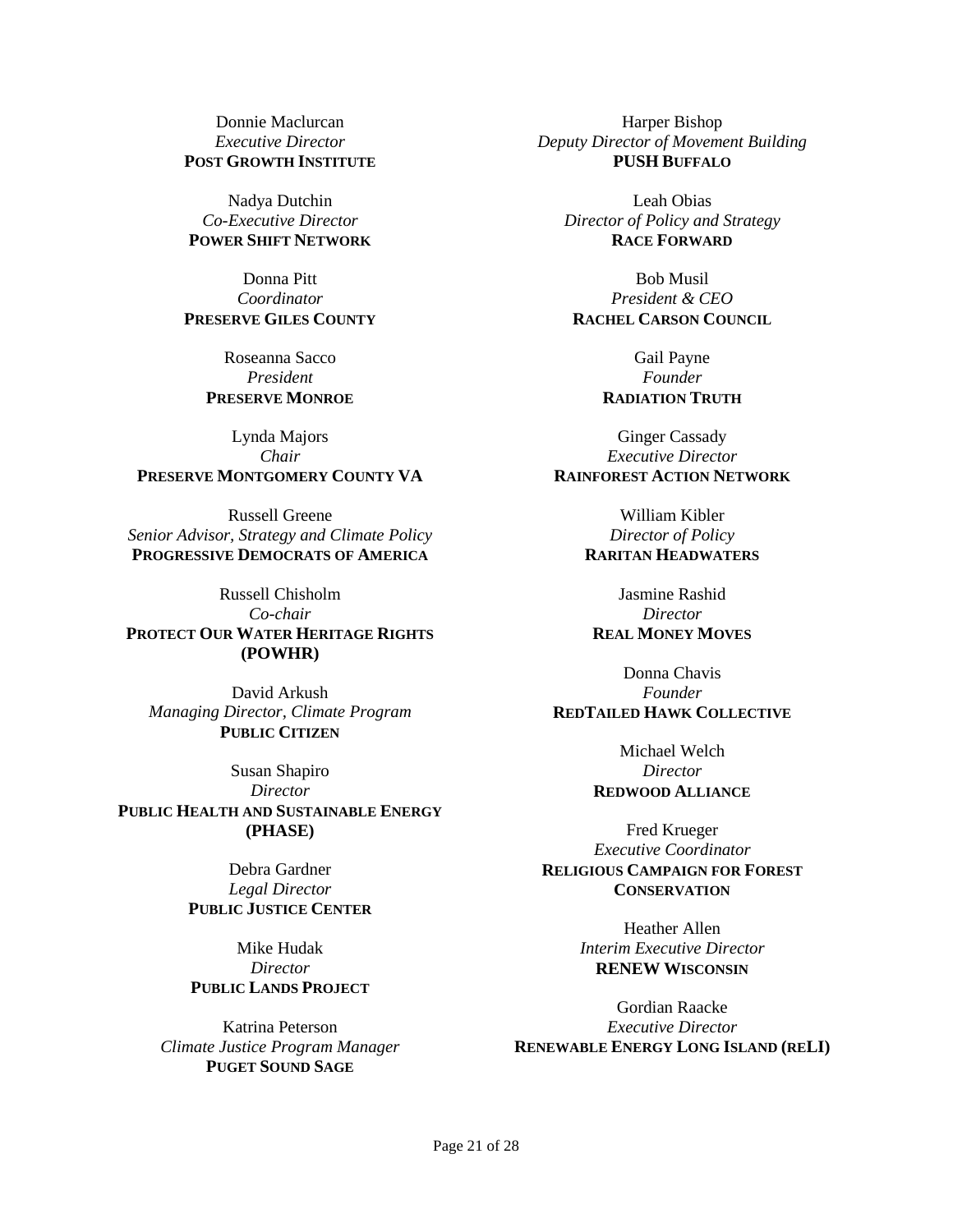Judy Diamondstone *Organizer* **RENEWABLE ENERGY WORCESTER**

> Laura Ramnarace *Owner* **RESOLUTIONS UNLIMITED**

Madeleine Barr *VP of Outreach and Sales, Co-owner* **RESONANT ENERGY**

> Yahya Alazrak *Campaign Director* **RESOURCE GENERATION**

Sass Linneken *Executive Director* **RESOURCES FOR ORGANIZING AND SOCIAL CHANGE**

Anthony Advincula *Public Affairs Officer and National Policy Coordinator* **RESTAURANT OPPORTUNITIES CENTERS (ROC) UNITED**

> Barbara Barrigan-Parrilla *Executive Director* **RESTORE THE DELTA**

Linda Starr *Co-leader* **RIO GRANDE VALLEY BROADBAND, GREAT OLD BROADS FOR WILDERNESS**

> Najari Smith *Executive Director* **RICH CITY RIDES**

Amelia Diehl *Lead Media Organizer* **RISING TIDE CHICAGO**

> Hannah Sohl *Executive Director* **ROGUE CLIMATE**

Rhiana Gunn-Wright *Director, Climate Policy* **ROOSEVELT INSTITUTE**

David Swanson *Campaign Coordinator* **ROOTSACTION.ORG**

Rebecca Fisher-McGinty *Communications Lead* **ROUND SKY SOLUTIONS**

Ted Stiger *Sr. Director, Government Relations* **RURAL COMMUNITY ASSISTANCE PARTNERSHIP**

> Dan Becker *Director* **SAFE CLIMATE CAMPAIGN**

> > Russell Lowes *Research Director* **SAFE ENERGY**

Nancy Vann *President* **SAFE ENERGY RIGHTS GROUP (SENRG)**

Kathleen Nolan *President, Board of Directors* **SAMADHI CENTER INC.**

Bart Ziegler *President* **SAMUEL LAWRENCE FOUNDATION**

> Drew Feldmann *Conservation Chair* **SAN BERNARDINO VALLEY AUDUBON SOCIETY**

Gary Headrick *Founder* **SAN CLEMENTE GREEN**

Jane Swanson *President* **SAN LUIS OBISPO MOTHERS FOR PEACE**

> Kim Fraczek *Director* **SANE ENERGY PROJECT**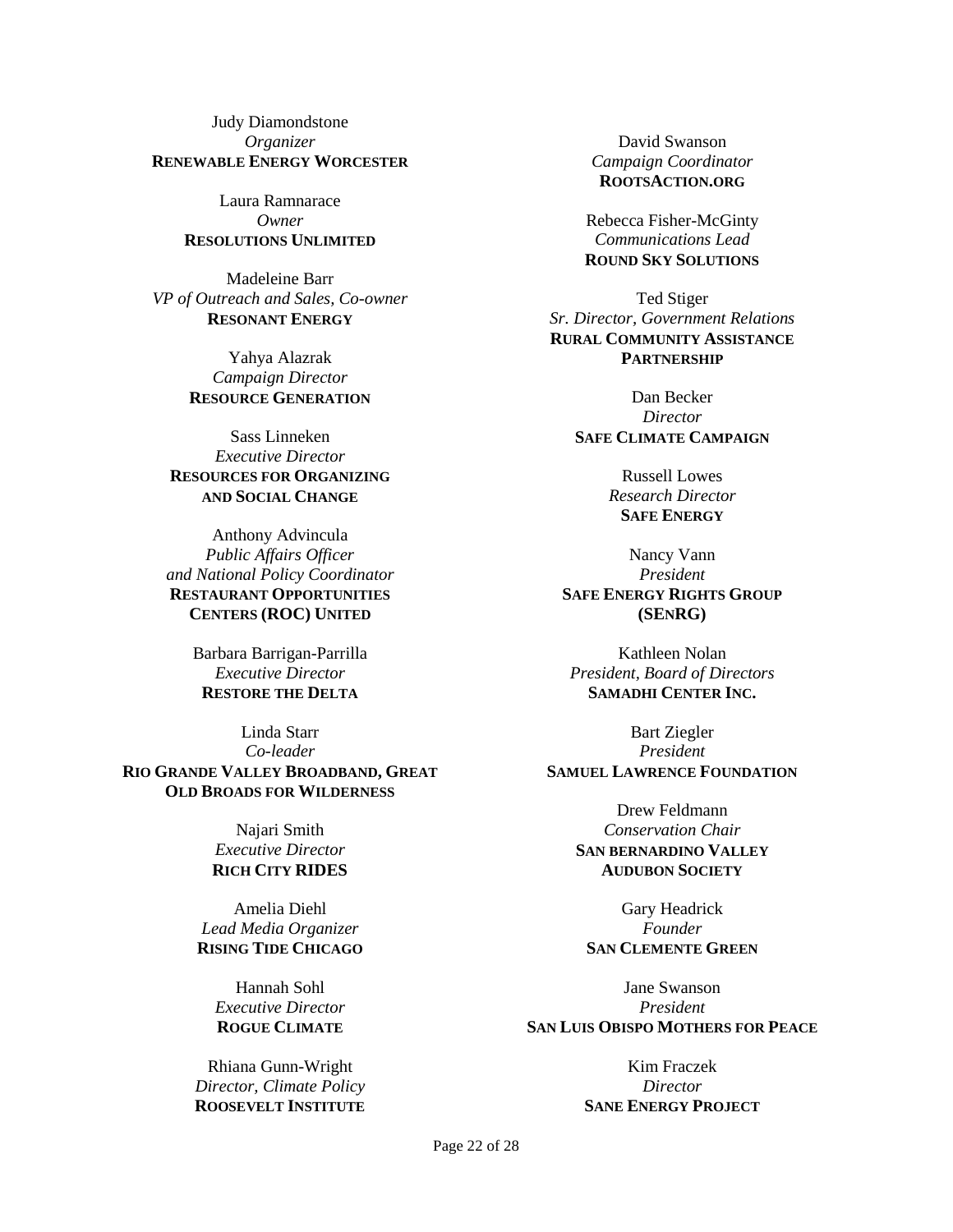Grace Feldmann *Co-founder* **SANTA BARBARA STANDING ROCK COALITION**

Pauline Seales *Organizer* **SANTA CRUZ CLIMATE ACTION NETWORK**

> Anthony Flaccavento *President* **SCALE, INC**

Sister Arlene Flaherty OP *JPIC Director* **SCHOOL SISTERS OF NOTRE DAME ATLANTIC MIDWEST PROVINCE**

Gigi Wahba *Sales Manager* **SCHUYLER COUNTY TIMES NEWSPAPER**

> Janet MacGillivray *Executive Director* **SEEDING SOVEREIGNTY**

Joseph Campbell *President* **SENECA LAKE GUARDIAN, A WATERKEEPER AFFILIATE**

Ara Marderosian *Executive Director* **SEQUOIA FORESTKEEPER®**

> Tabitha Tripp *Board Director* **SHAWNEE SENTINELS**

Everette Thompson *Campaign Manager* **SIDE WITH LOVE PROJECT OF THE UNITARIAN UNIVERSALIST ASSOCIATION**

> Dalal Aboulhosn *Deputy Legislative Director* **SIERRA CLUB**

Anana Harris Parris *Founder* **SISTER CARE ALLIANCE**

Margaret Conley *Director* **SISTER OF MERCY OF THE AMERICAS JUSTICE TEAM**

Carol De Angelo *Director* **SISTERS OF CHARITY OF NEW YORK**

> Marlene Perrotte *Sister* **SISTERS OF MERCY**

Ruth Geraets *Congregational Treasurer* **SISTERS OF THE PRESENTATION**

> Holly Harris *Executive Director* **SNAKE RIVER ALLIANCE**

Daniel Aldana Cohen *Director* **SOCIO-SPATIAL CLIMATE COLLABORATIVE, OR (SC)20**

Melody Zhang *Climate Justice Campaign Coordinator* **SOJOURNERS**

> Khaled Elkurd *CEO* **SOLAR SOLUTION**

Anya Schoolman *Executive Director* **SOLAR UNITED NEIGHBORS**

> Winslow Lewis *Program Associate* **SOLSTICE INITIATIVE**

Chuck Barlow Jr *Executive Director* **SOSSI- SAVING OUR SONS & SISTERS INTERNATIONAL**

> Jackson Koeppel *Executive Director* **SOULARDARITY**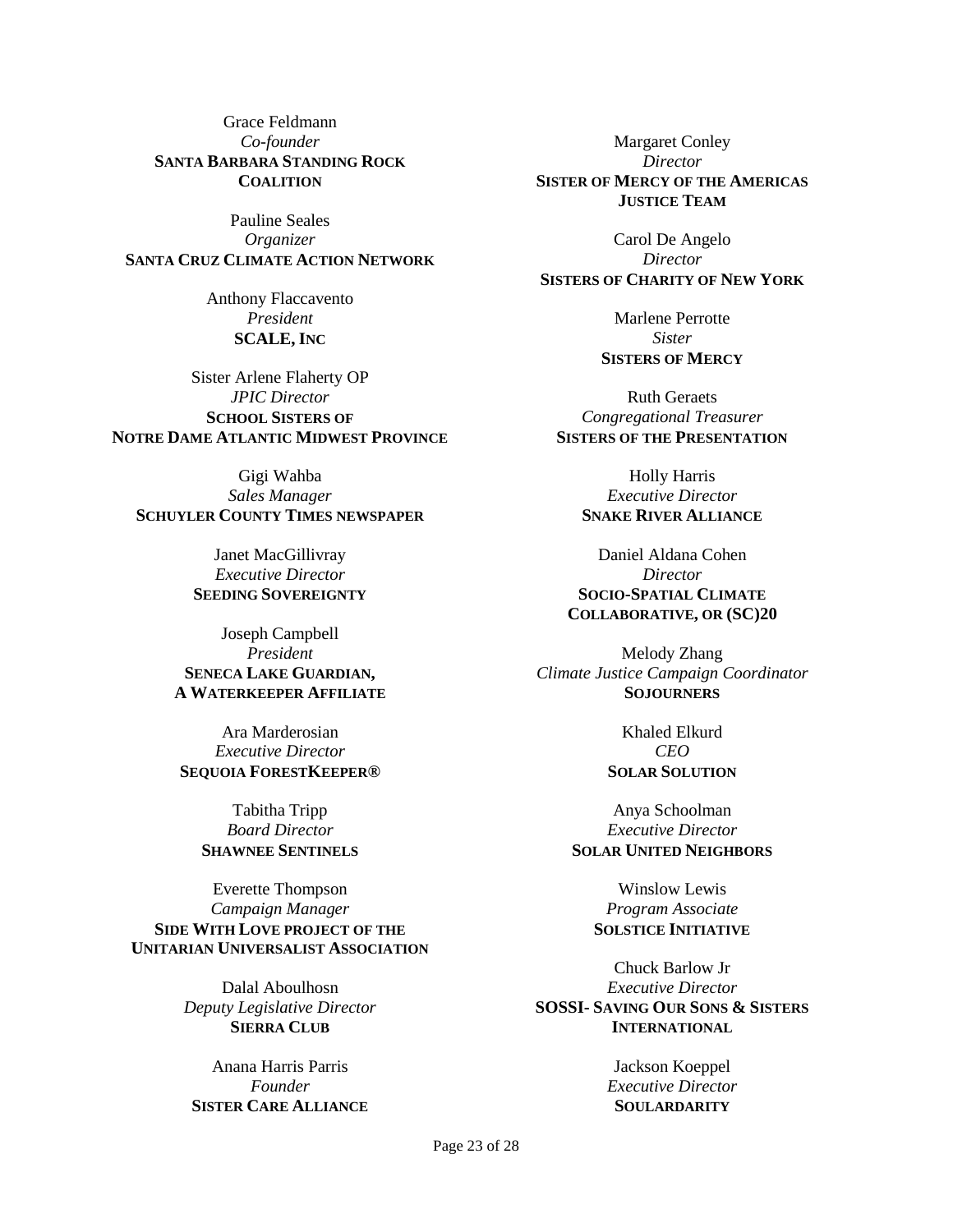Mazeda Uddin *Founder/ CEO* **SOUTH ASIAN FUND FOR EDUCATION, SCHOLARSHIP AND TRAINING (SAFEDT)**

Matthew Schwartz *Executive Director* **SOUTH FLORIDA WILDLANDS ASSOCIATION**

Jennifer Rennicks *Senior Director of Policy & Communications* **SOUTHERN ALLIANCE FOR CLEAN ENERGY**

Jillian Kysor *Staff Attorney* **SOUTHERN ENVIRONMENTAL LAW CENTER**

> Alex Trachtenberg *Senior Project Manager* **SOUTHFACE INSTITUTE**

Sheryl Brown *Program Director* **SOUTHWEST ATLANTA YOUNG ENVIRONMENTALIST GROUP (SAYEG)**

Shay Farley *Interim Deputy Policy Officer for the Southeast* **SPLC ACTION FUND**

> Elizabeth Novak Milliken *President & CEO* **SPOTTSWOODE WINERY, INC.**

> > Matt Krogh *Campaign Director* **STAND.EARTH**

Ann League *Executive Director* **STATEWIDE ORGANIZING FOR COMMUNITY EMPOWERMENT (SOCM)**

Wynnie-Fred Hinds *Executive Director* **STEPPING STONES RESOURCES, INC.**

Rachel Lopez *Associate Professor of Law, Director* **STERN COMMUNITY LAWYERING CLINIC**

> Nehemiah Stone *Principal* **STONE ENERGY ASSOCIATES**

Micheal Cromley *Member* **STRAITS AREA CONCERNED CITIZENS FOR PEACE, JUSTICE AND ENVIRONMENT**

John Philo *Executive Director* **SUGAR LAW CENTER FOR ECONOMIC AND SOCIAL JUSTICE**

> Shoshana Wechsler *Coordinator* **SUNFLOWER ALLIANCE**

Lauren Maunus *Legislative Manager* **SUNRISE MOVEMENT**

Isabella Killius *Organizer/leader of Sunrise Knoxville Hub* **SUNRISE MOVEMENT KNOXVILLE**

Winter Sierra *Youth Outreach* **SUNRISE MOVEMENT SANTA BARBARA**

Gwendolynne Weissinger *Hub Coordinator* **SUNRISE MOVEMENT WORCESTER**

> John Neville *President* **SUSTAINABLE ARIZONA**

Yassi Eskandari *Policy Director* **SUSTAINABLE ECONOMIES LAW CENTER**

> Daphne Wysham *Director* **SUSTAINABLE ENERGY & ECONOMY NETWORK**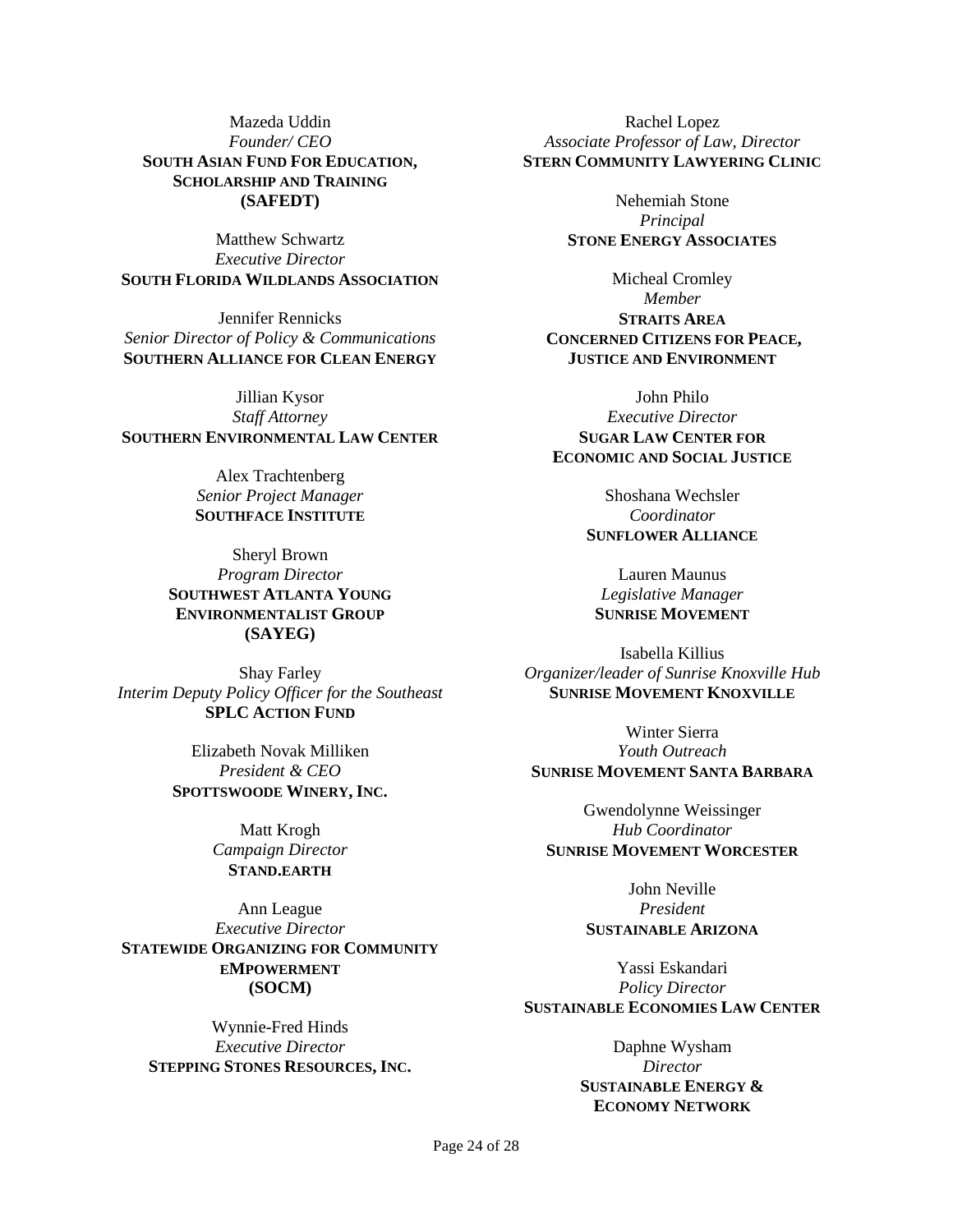Joylette Portlock *Executive Director* **SUSTAINABLE PITTSBURGH**

Flequer Vera *CEO* **SUSTAINERGY COOPERATIVE**

> Rick Joye *Executive Director* **SUSTAINING WAY**

Gavi Reiter *NYC Delegation Leader* **SUSTAINUS**

Robert Perry *Principal Consultant* **SYNERGISTIC SOLUTIONS**

Andy Mager *Sales Manager and Social Movements Liaison* **SYRACUSE CULTURAL WORKERS**

Nafis Hasan *Member, Organizing Committee* **TAKE BACK THE GRID, DEMOCRATIC SOCIALISTS OF AMERICA, - BOSTON CHAPTER**

> P. Qasimah Boston *President Board of Directors* **TALLAHASSEE FOOD NETWORK**

Brianna Knisley *Convener* **TENNESSEE VALLEY ENERGY DEMOCRACY MOVEMENT**

> Andrew Stachiw *Worker-Owner* **TESA COLLECTIVE**

Robin Schneider *Executive Director* **TEXAS CAMPAIGN FOR THE ENVIRONMENT**

Bee Moorhead *Executive director* **TEXAS IMPACT**

Karen Miller *Executive Director* **TEXAS LEGAL SERVICES CENTER**

Chanchanit Martorell *Executive Director* **THAI COMMUNITY DEVELOPMENT CENTER**

> Polly Carr *Executive Director* **THE ALASKA CENTER**

Dianne Valentin *Founder & CEO* **THE BLACK HERITAGE MUSEUM & CULTURAL CENTER, INC.**

> Yoca Arditi-Rocha *Executive Director* **THE CLEO INSTITUTE**

Ann Hancock *Co-Founder and Chief Strategist* **THE CLIMATE CENTER**

Julianne Watson *Board Member* **THE CLIMATE MOBILIZATION: HOBOKEN CHAPTER**

> Miranda Massie *Director* **THE CLIMATE MUSEUM**

Johanna Bozuwa *Co-Manager, Climate & Energy Program* **THE DEMOCRACY COLLABORATIVE**

> Don Ogden *Producer/Co-host* **THE ENVIRO SHOW**

Stephanie Franklin *President & CEO* **THE FRANKLIN LAW GROUP, P.C.**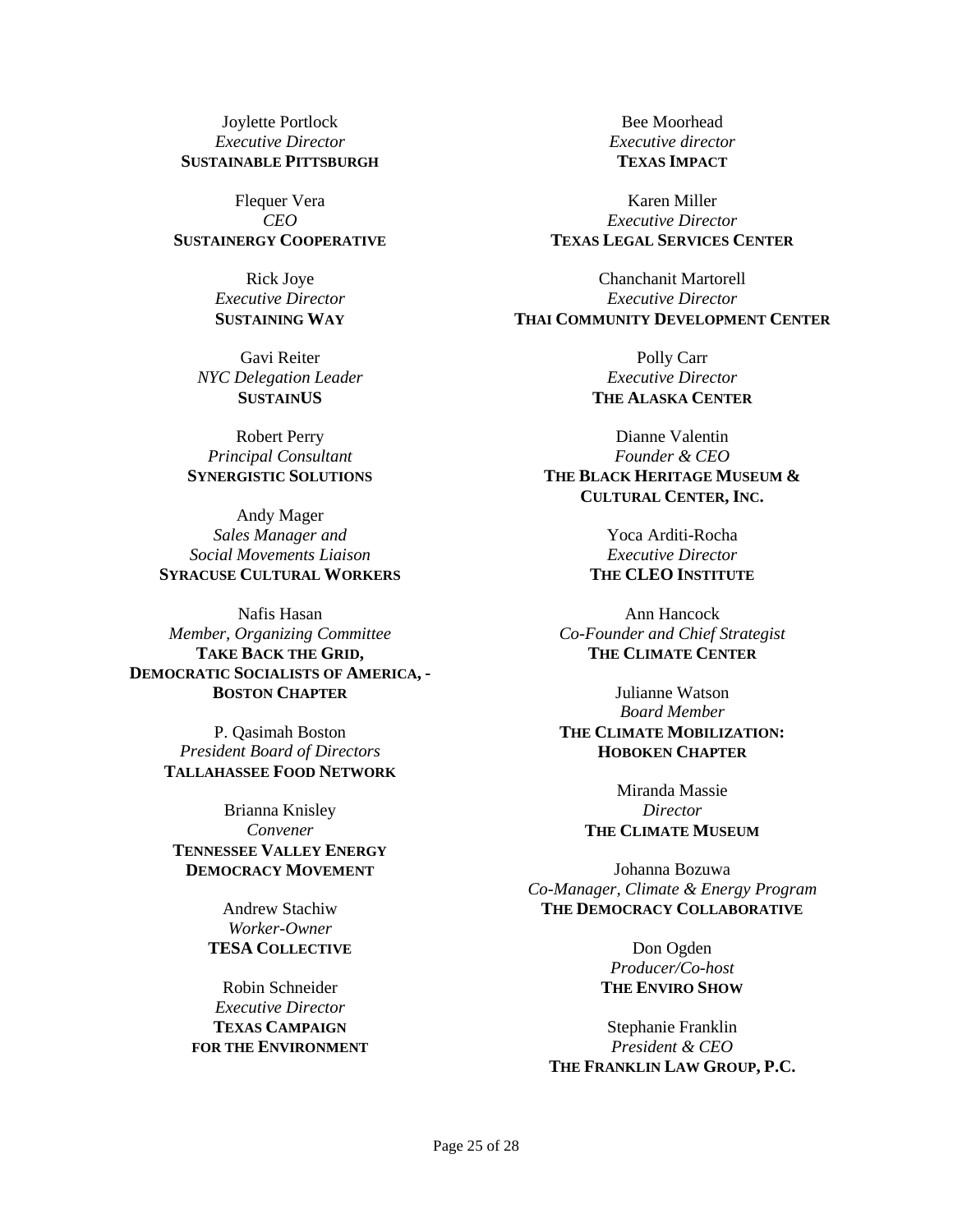#### Beka Economopoulos *Executive Director* **THE NATURAL HISTORY MUSEUM**

Rabbi Arthur Waskow *Executive Director* **THE SHALOM CENTER**

Sarah Shanley Hope *Executive Director* **THE SOLUTIONS PROJECT**

Kevin Cawley *Executive Director* **THOMAS BERRY FORUM FOR ECOLOGICAL DIALOGUE AT IONA COLLEGE**

> Claire Scott *Board member* **TOGETHER COLORADO**

> > Alexis Luckey *Executive Director* **TOXIC FREE NC**

Claire Miller *Climate Justice Director* **TOXICS ACTION CENTER**

Odetta MacLeish-White *Managing Director* **TRANSFORMATION ALLIANCE**

Patricia Hynes *Director* **TRAPROCK CENTER FOR PEACE AND JUSTICE**

Annalisa Tuel *Policy & Advocacy Manager* **TURTLE ISLAND RESTORATION NETWORK**

> Esteban Kelly *Executive Director* **U.S. FEDERATION OF WORKER COOPERATIVES**

Mary Wilson *Co-Founder* **UBUNTU COMMUNITY CATALYST**

Lorna Hill *Artistic Director, Founder* **UJIMA COMPANY, INC.**

Nedim Buyukmihci *President* **UNEXPECTED WILDLIFE REFUGE**

> Orinio Opinaldo *Community Organizer* **UNIDAD**

Jamie Starr *Legislative Assistant* **UNION FOR REFORM JUDAISM**

Ken Kimmell *Executive Director* **UNION OF CONCERNED SCIENTISTS**

Susan Leslie *Congregational Advocacy and Witness Director* **UNITARIAN UNIVERSALIST ASSOCIATION**

Cynthia Davidson *Board Chair* **UNITARIAN UNIVERSALIST MINISTRY FOR EARTH**

Kathleen McTigue *Director, Activism and Justice Education* **UNITARIAN UNIVERSALIST SERVICE COMMITTEE**

Mahtowin Munro *Co-Leader* **UNITED AMERICAN INDIANS OF NEW ENGLAND UAINE**

Harriett Olson *General Secretary/CEO* **UNITED METHODIST WOMEN**

Brendan Adamczyk *Co-Director* **UNIVERSITY OF OREGON CLIMATE JUSTICE LEAGUE**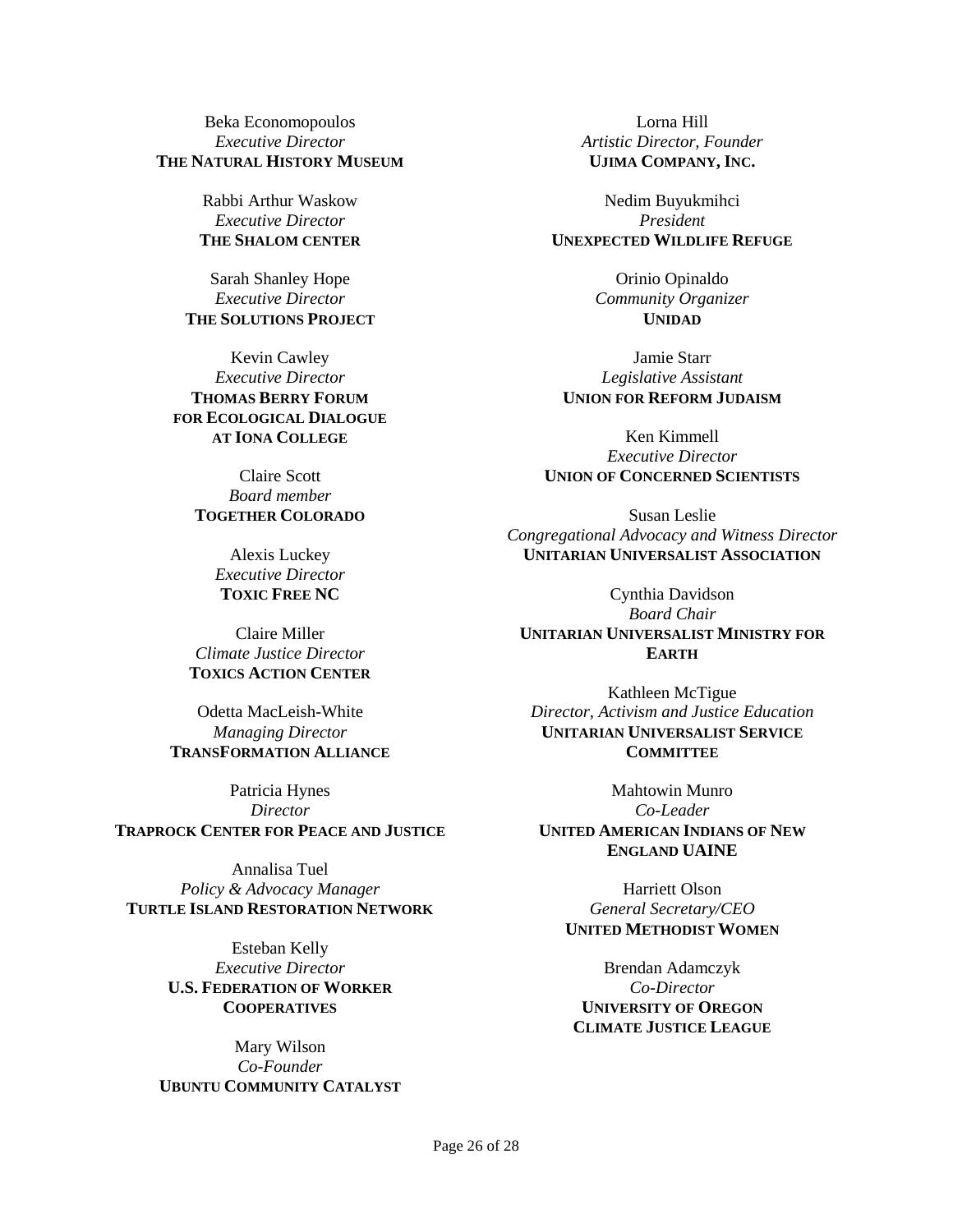Brooke Larsen *Director* **UPLIFT**

Elizabeth Yeampierre *Executive Director* **UPROSE**

Della Duncan *Producer* **UPSTREAM PODCAST**

Sarah Fields *Program Director* **URANIUM WATCH**

Isra Hirsi *Co-Founder & Partnerships Director* **US YOUTH CLIMATE STRIKE**

> Jonny Vasic *Executive Director* **UTAH PHYSICIANS FOR A HEALTHY ENVIRIONMENT**

James Westwater *Chair, Utah Valley Earth Forum* **UTAH VALLEY EARTH FORUM**

Wes Ernsberger *Chair, Green Sanctuary Committee* **UU CONGREGATION OF BINGHAMTON, GREEN SANCTUARY**

> John Blair *President* **VALLEY WATCH, INC.**

Debra Stoleroff *Organizer* **VERMONT YANKEE DECOMMISSIONING ALLIANCE**

Irene Leech *President* **VIRGINIA CITIZENS CONSUMER COUNCIL**

> Jean Ross *Board President* **VOTE CLIMATE**

Nathan Phelps *Regulatory Director* **VOTE SOLAR**

Sarah Cornett *Climate Program & Advocacy Manager* **WASHINGTON PHYSICIANS FOR SOCIAL RESPONSIBILITY**

Jeff DeLuca *Executive Director* **WASHINGTON STATE COMMUNITY ACTION PARTNERSHIP**

Randy Vonck *President* **WASHTENAW CALL TO ACTION OF MICHIGAN**

> Blair Nelsen *Executive Director* **WATERSPIRIT**

Kerene Tayloe *Director, Federal Legislative Affairs* **WE ACT FOR ENVIRONMENTAL JUSTICE**

> Jake Schlachter *Executive Director* **WE OWN IT**

Monica Lewis-Patrick *CEO* **WE THE PEOPLE OF DETROIT**

Jack Kurzweil *Administrative Coordinator* **WELLSTONE DEMOCRATIC RENEWAL CLUB**

Nada Khader *Executive Director* **WESPAC FOUNDATION**

Erica Holloman-Hill, Ph.D. *Program Manager* **WEST ATLANTA WATERSHED ALLIANCE**